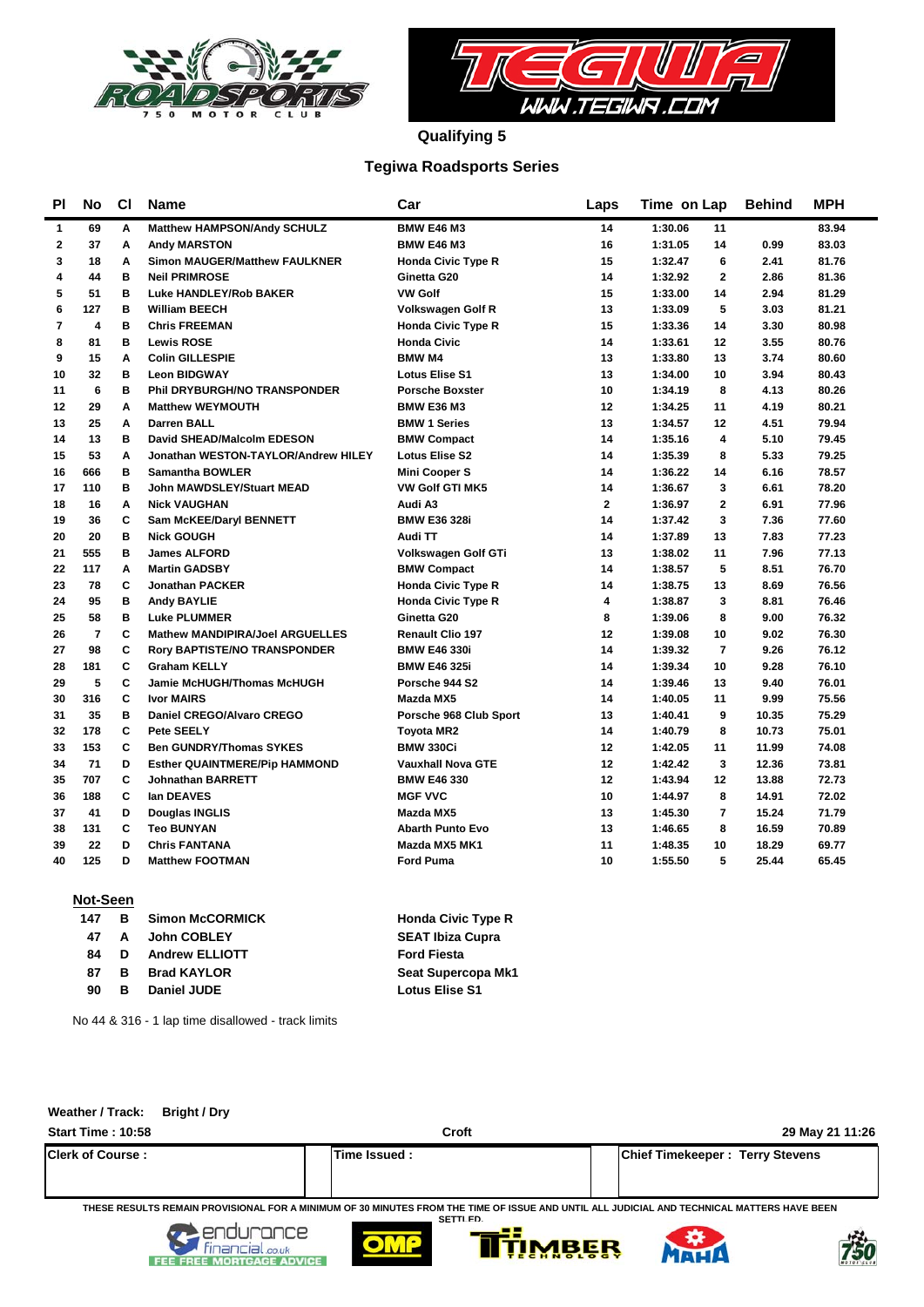## **Tegiwa Roadsports Series**

|  | <b>LAP TIMES - Qualifying 5</b> |  |
|--|---------------------------------|--|
|--|---------------------------------|--|

| 4              |     | <b>Chris FREEMAN</b>                                                                                      |              |                         |                         |                  |                            |                             |                                                                                     |             |                          |
|----------------|-----|-----------------------------------------------------------------------------------------------------------|--------------|-------------------------|-------------------------|------------------|----------------------------|-----------------------------|-------------------------------------------------------------------------------------|-------------|--------------------------|
|                | Lap | $\sim$ 1                                                                                                  | $\mathbf{2}$ | $\sim$ 3                | $\sim$ 4                |                  | 5 6 7                      |                             | 8                                                                                   | 9           | 10                       |
|                |     | $1 \t2:47.89$                                                                                             | 1:41.66      | 1:40.42                 | 1:36.10                 | 1:34.44          | 1:49.90                    | 1:37.23                     | 1:35.76                                                                             | 1:35.15     | 1:53.47                  |
|                | 11  | 1:33.98                                                                                                   | 1:39.53      | 1:34.17                 | 1:33.36                 | 1:39.09          |                            |                             |                                                                                     |             |                          |
| 5              |     | <b>Jamie McHUGH</b>                                                                                       |              |                         |                         |                  |                            |                             |                                                                                     |             |                          |
|                | Lap | $\sim$ 1                                                                                                  | $2^{\circ}$  | $\sim$ 3                | $\overline{\mathbf{4}}$ | $5 -$            | $\overline{\phantom{a}}$ 6 | $\sim$ $\sim$ $\sim$ $\sim$ | $\overline{\phantom{a}}$ 8                                                          | $9^{\circ}$ | $\overline{\mathbf{10}}$ |
|                |     | 1 2:33.91                                                                                                 | 1:41.56      | 1:40.35                 | 1:39.99                 | 1:39.96          |                            |                             | 3:30.40                                                                             | 1:44.38     | 1:39.98                  |
|                |     | 11  1:44.01                                                                                               | 1:41.87      | 1:39.46                 | 1:39.49                 |                  |                            |                             |                                                                                     |             |                          |
| 6              |     | <b>Phil DRYBURGH</b>                                                                                      |              |                         |                         |                  |                            |                             |                                                                                     |             |                          |
|                |     | Lap $1$ 2                                                                                                 |              | $\sim$ 3                | $\sim$ 4                |                  | 5 6 7                      |                             | $\sim$ 8                                                                            | 9           | $\blacksquare$ 10        |
|                |     | 1 3:04.19                                                                                                 | 1:42.84      | 1:41.07                 |                         | 3:12.86  1:34.41 | 3:46.06                    | 2:07.48                     | 1:34.19                                                                             | 1:37.61     | 1:37.62                  |
| $\overline{7}$ |     | <b>Mathew MANDIPIRA</b>                                                                                   |              |                         |                         |                  |                            |                             |                                                                                     |             |                          |
|                |     | Lap $1$ 2                                                                                                 |              | 3 <sup>7</sup>          | $\overline{4}$          | $5 -$            |                            | $6 \overline{7}$            | 8                                                                                   | 9           | $\overline{\mathbf{10}}$ |
|                |     | $1 \t3:25.93$                                                                                             | 1:45.74      | 1:40.65                 |                         |                  |                            |                             | 5:08.87  1:44.83  1:40.53                                                           | 1:41.08     | 1:39.08                  |
|                |     | 11  1:39.68  1:45.24                                                                                      |              |                         |                         |                  |                            |                             |                                                                                     |             |                          |
| 13             |     | <b>David SHEAD</b>                                                                                        |              |                         |                         |                  |                            |                             |                                                                                     |             |                          |
|                | Lap | $\sim$ $-1$                                                                                               |              |                         | $2 \t 3 \t 4$           | $5 -$            |                            | $6 \qquad \qquad 7$         | 8 <sup>°</sup>                                                                      | $9^{\circ}$ | $\blacksquare$ 10        |
|                |     | 1 2:39.68                                                                                                 | 1:37.35      | 1:36.55                 | 1:35.16                 |                  |                            |                             |                                                                                     | 3:08.01     | 1:45.64                  |
|                | 11  | 1:37.18                                                                                                   | 1:36.37      | 1:37.00                 | 1:37.01                 |                  |                            |                             |                                                                                     |             |                          |
| 15             |     | <b>Colin GILLESPIE</b>                                                                                    |              |                         |                         |                  |                            |                             |                                                                                     |             |                          |
|                | Lap | $\overline{1}$ $\overline{2}$                                                                             |              | $\overline{\mathbf{3}}$ | $\overline{4}$          | $5 -$            |                            | $6\qquad 7$                 | 8                                                                                   | $9^{\circ}$ | $\overline{10}$          |
|                |     | 12:27.04                                                                                                  | 1:34.79      | 1:33.94                 |                         | 1:34.58  1:37.94 |                            |                             |                                                                                     | 1:35.64     | 2:59.89                  |
|                |     | 11  1:36.94  1:37.58                                                                                      |              | 1:33.80                 |                         |                  |                            |                             |                                                                                     |             |                          |
| 16             |     | <b>Nick VAUGHAN</b>                                                                                       |              |                         |                         |                  |                            |                             |                                                                                     |             |                          |
|                |     | $Lap$ 1 2                                                                                                 |              | 3 <sup>1</sup>          | 4                       | $5 -$            | $6^{\circ}$                | $\mathbf{7}$                | 8                                                                                   | 9           | 10 <sup>°</sup>          |
|                |     | 1 2:45.12 1:36.97                                                                                         |              |                         |                         |                  |                            |                             |                                                                                     |             |                          |
| 18             |     | <b>Simon MAUGER</b>                                                                                       |              |                         |                         |                  |                            |                             |                                                                                     |             |                          |
|                | Lap | $\sim$ $\sim$ 1<br>1 2:00.75 1:37.00 1:33.70 1:34.72 1:32.81 1:32.47 1:37.31 1:33.55 3:41.43 1:38.32      | $2 \t 3$     |                         | $\overline{4}$          |                  | $5 \t\t 6 \t\t 7$          |                             | 8 9 10                                                                              |             |                          |
|                |     | 11  1:34.95  1:38.31  1:34.80                                                                             |              |                         | 1:34.03  1:34.66        |                  |                            |                             |                                                                                     |             |                          |
|                |     |                                                                                                           |              |                         |                         |                  |                            |                             |                                                                                     |             |                          |
| 20             |     | <b>Nick GOUGH</b>                                                                                         |              |                         |                         |                  |                            |                             |                                                                                     |             |                          |
|                | Lap | $\sim$ $-1$                                                                                               | 1:41.58      | 1:39.33                 |                         |                  |                            |                             | 2 3 4 5 6 7 8 9 10<br>1:47.99  1:47.48  1:41.15  1:44.26  3:14.77  1:39.42  1:41.36 |             |                          |
|                |     | 11   1:39.15   1:38.28   1:37.89                                                                          |              |                         | 1:47.83                 |                  |                            |                             |                                                                                     |             |                          |
| 22             |     | <b>Chris FANTANA</b>                                                                                      |              |                         |                         |                  |                            |                             |                                                                                     |             |                          |
|                |     |                                                                                                           |              |                         |                         |                  |                            |                             |                                                                                     |             |                          |
|                |     |                                                                                                           |              |                         |                         |                  |                            |                             |                                                                                     |             |                          |
|                | Lap | 1 2 3 4 5 6 7 8 9 10<br>1 2:34.24 1:53.02 1:53.23 2:13.11 1:51.92 1:49.75 1:51.57 1:51.45 1:56.64 1:48.35 |              |                         |                         |                  |                            |                             |                                                                                     |             |                          |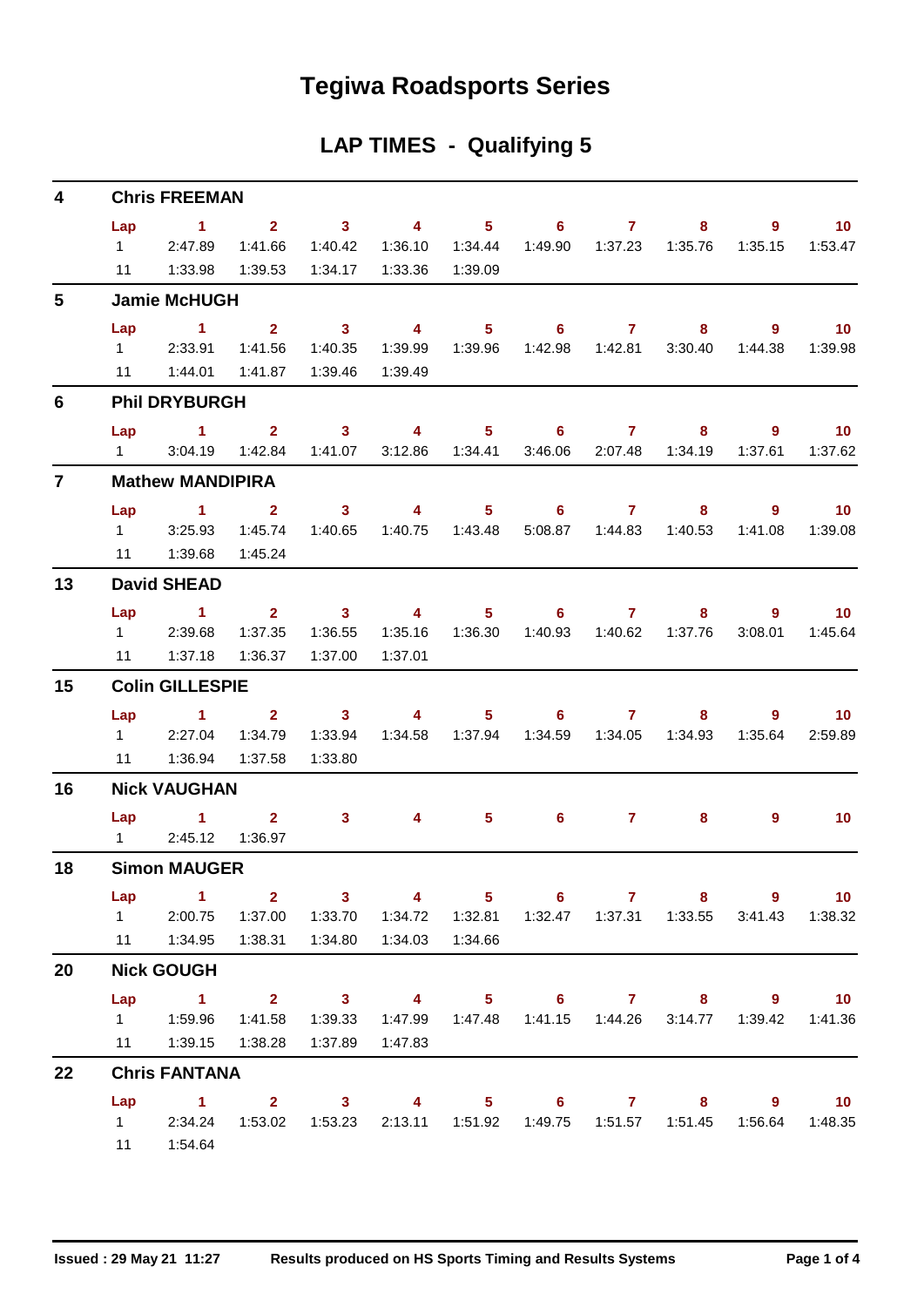| 25                                                       |                       | <b>Darren BALL</b>                                                        |                               |                     |                  |                  |                                                               |                 |                             |                                    |                   |  |  |  |
|----------------------------------------------------------|-----------------------|---------------------------------------------------------------------------|-------------------------------|---------------------|------------------|------------------|---------------------------------------------------------------|-----------------|-----------------------------|------------------------------------|-------------------|--|--|--|
|                                                          | Lap                   | $\sim$ 1                                                                  |                               |                     |                  |                  | 2 3 4 5 6 7                                                   |                 |                             | $8^{\circ}$                        | $9 \t 10$         |  |  |  |
|                                                          | $1 \quad \Box$        | 2:09.62                                                                   | 1:36.18                       | 1:35.36             |                  | 1:37.11 2:59.30  |                                                               |                 |                             |                                    | 2:51.14  1:34.87  |  |  |  |
|                                                          | 11                    | 1:35.33                                                                   | 1:34.57                       | 1:37.44             |                  |                  |                                                               |                 |                             |                                    |                   |  |  |  |
| 29<br>32<br>35<br>36<br>37<br>41<br>44<br>51<br>53<br>58 |                       | <b>Matthew WEYMOUTH</b>                                                   |                               |                     |                  |                  |                                                               |                 |                             |                                    |                   |  |  |  |
|                                                          | Lap                   | $\sim$ 1                                                                  | $\mathbf{2}$                  | 3 <sup>7</sup>      |                  |                  | 4 5 6 7                                                       |                 | $8 -$                       | $9 \t 10$                          |                   |  |  |  |
|                                                          |                       | $1 \quad 3:20.14$                                                         | 1:42.07                       |                     |                  |                  | 1:43.75  1:39.13  1:36.59  4:29.92  1:41.01  1:39.98          |                 |                             |                                    |                   |  |  |  |
|                                                          |                       | 11  1:34.25  1:34.96                                                      |                               |                     |                  |                  |                                                               |                 |                             |                                    |                   |  |  |  |
|                                                          |                       | <b>Leon BIDGWAY</b>                                                       |                               |                     |                  |                  |                                                               |                 |                             |                                    |                   |  |  |  |
|                                                          | Lap                   | $\sim$ 1                                                                  |                               |                     |                  |                  | 2 3 4 5 6 7                                                   |                 |                             | 8 9 10                             |                   |  |  |  |
|                                                          | $1 \quad \Box$        | 3:29.27                                                                   | 1:37.22                       | 1:41.79             |                  |                  |                                                               | 1:36.39 3:19.29 | 1:50.10                     |                                    | 1:39.14  1:34.00  |  |  |  |
|                                                          |                       | 11 2:06.56                                                                | 1:37.14                       | 1:37.39             |                  |                  |                                                               |                 |                             |                                    |                   |  |  |  |
|                                                          |                       | <b>Daniel CREGO</b>                                                       |                               |                     |                  |                  |                                                               |                 |                             |                                    |                   |  |  |  |
|                                                          | Lap                   | $\sim$ 1                                                                  | $\overline{2}$ $\overline{3}$ |                     | $\sim$ 4 $\sim$  |                  | $5 \t\t 6 \t\t 7$                                             |                 | $8 -$                       | $\overline{9}$ and $\overline{10}$ |                   |  |  |  |
|                                                          |                       | 1 2:44.36                                                                 | 1:50.65                       | 1:44.83             |                  |                  | 1:44.59  3:33.69  1:47.62  1:44.27  1:41.99                   |                 |                             |                                    | 1:40.41  1:40.97  |  |  |  |
|                                                          |                       | 11   1:41.42                                                              | 1:43.30                       | 1:43.63             |                  |                  |                                                               |                 |                             |                                    |                   |  |  |  |
|                                                          | <b>Sam McKEE</b>      |                                                                           |                               |                     |                  |                  |                                                               |                 |                             |                                    |                   |  |  |  |
|                                                          | Lap                   | $\sim$ $\sim$ 1.                                                          |                               |                     |                  |                  | 2 3 4 5 6 7                                                   |                 |                             | 8 9 10                             |                   |  |  |  |
|                                                          |                       | 1 2:12.05                                                                 | 1:40.00                       | 1:37.42             | 1:37.68          | 1:54.13          |                                                               |                 | 1:49.57   3:38.95   1:42.89 | 1:51.85                            | 1:47.96           |  |  |  |
|                                                          | 11                    | 1:40.42                                                                   | 1:41.95                       | 1:42.19             | 1:40.15          |                  |                                                               |                 |                             |                                    |                   |  |  |  |
|                                                          |                       | <b>Andy MARSTON</b>                                                       |                               |                     |                  |                  |                                                               |                 |                             |                                    |                   |  |  |  |
|                                                          | Lap                   | $\sim$ $\sim$ 1                                                           |                               | $2 \qquad \qquad 3$ |                  |                  | 4 5 6 7                                                       |                 |                             | $8 - 1$                            | $9 \t 10$         |  |  |  |
|                                                          |                       | 12:15.00                                                                  | 1:33.01                       | 1:34.24             |                  |                  |                                                               |                 |                             | 1:43.29                            | 1:31.57           |  |  |  |
|                                                          |                       | 11  1:33.76                                                               | 1:45.62                       | 1:34.15             | 1:31.05          | 1:31.80          | 1:31.62                                                       |                 |                             |                                    |                   |  |  |  |
|                                                          | <b>Douglas INGLIS</b> |                                                                           |                               |                     |                  |                  |                                                               |                 |                             |                                    |                   |  |  |  |
|                                                          |                       | Lap 1                                                                     |                               |                     | $2 \t 3 \t 4$    |                  | $5 \t\t 6 \t\t 7$                                             |                 | $8 -$                       |                                    | $9$ 10            |  |  |  |
|                                                          |                       | 1 2:30.58                                                                 | 1:49.10                       | 1:47.06             |                  | 1:47.96  1:48.15 |                                                               |                 | 3:35.30                     | 1:48.42                            | 1:47.33           |  |  |  |
|                                                          |                       | 11  1:46.90  1:47.86  1:45.80                                             |                               |                     |                  |                  |                                                               |                 |                             |                                    |                   |  |  |  |
|                                                          |                       | <b>Neil PRIMROSE</b>                                                      |                               |                     |                  |                  |                                                               |                 |                             |                                    |                   |  |  |  |
|                                                          |                       | Lap 1 2 3 4 5 6 7 8 9 10                                                  |                               |                     |                  |                  |                                                               |                 |                             |                                    |                   |  |  |  |
|                                                          |                       | 1 3:58.20                                                                 |                               |                     |                  |                  | 2:39.78  1:35.10  1:33.85  1:34.25  1:33.19                   |                 |                             |                                    | 1:38.00  1:32.95  |  |  |  |
|                                                          |                       | 11  1:34.24  - 1:33.63                                                    |                               |                     | 1:35.07          |                  |                                                               |                 |                             |                                    |                   |  |  |  |
|                                                          |                       | <b>Luke HANDLEY</b>                                                       |                               |                     |                  |                  |                                                               |                 |                             |                                    |                   |  |  |  |
|                                                          | Lap                   | 1 2 3 4 5 6 7 8 9 10                                                      |                               |                     |                  |                  |                                                               |                 |                             |                                    |                   |  |  |  |
|                                                          |                       | 1 2:11.79 1:35.58 1:36.25                                                 |                               |                     |                  |                  | 1:37.68  1:37.86  1:34.18  2:58.54  1:40.40  1:34.05  1:45.45 |                 |                             |                                    |                   |  |  |  |
|                                                          |                       | 11  1:38.18  1:33.97  1:33.38                                             |                               |                     | 1:33.00  1:33.19 |                  |                                                               |                 |                             |                                    |                   |  |  |  |
|                                                          |                       | <b>Jonathan WESTON-TAYLOR</b>                                             |                               |                     |                  |                  |                                                               |                 |                             |                                    |                   |  |  |  |
|                                                          |                       | Lap 1 2 3 4 5 6 7 8 9 10                                                  |                               |                     |                  |                  |                                                               |                 |                             |                                    |                   |  |  |  |
|                                                          |                       | 1 2:00.31                                                                 | 1:37.52                       | 1:37.00             | 1:38.70          |                  |                                                               |                 |                             |                                    | 1:43.31 3:26.47   |  |  |  |
|                                                          |                       | 11   1:45.27   1:38.58   1:43.33                                          |                               |                     | 1:40.05          |                  |                                                               |                 |                             |                                    |                   |  |  |  |
|                                                          |                       | <b>Luke PLUMMER</b>                                                       |                               |                     |                  |                  |                                                               |                 |                             |                                    |                   |  |  |  |
|                                                          |                       | Lap 1 2 3 4 5 6 7 8                                                       |                               |                     |                  |                  |                                                               |                 |                             | 9                                  | $\blacksquare$ 10 |  |  |  |
|                                                          |                       | 1 3:05.37  1:42.96  1:40.75  1:54.11  1:42.54  11:42.03  1:43.05  1:39.06 |                               |                     |                  |                  |                                                               |                 |                             |                                    |                   |  |  |  |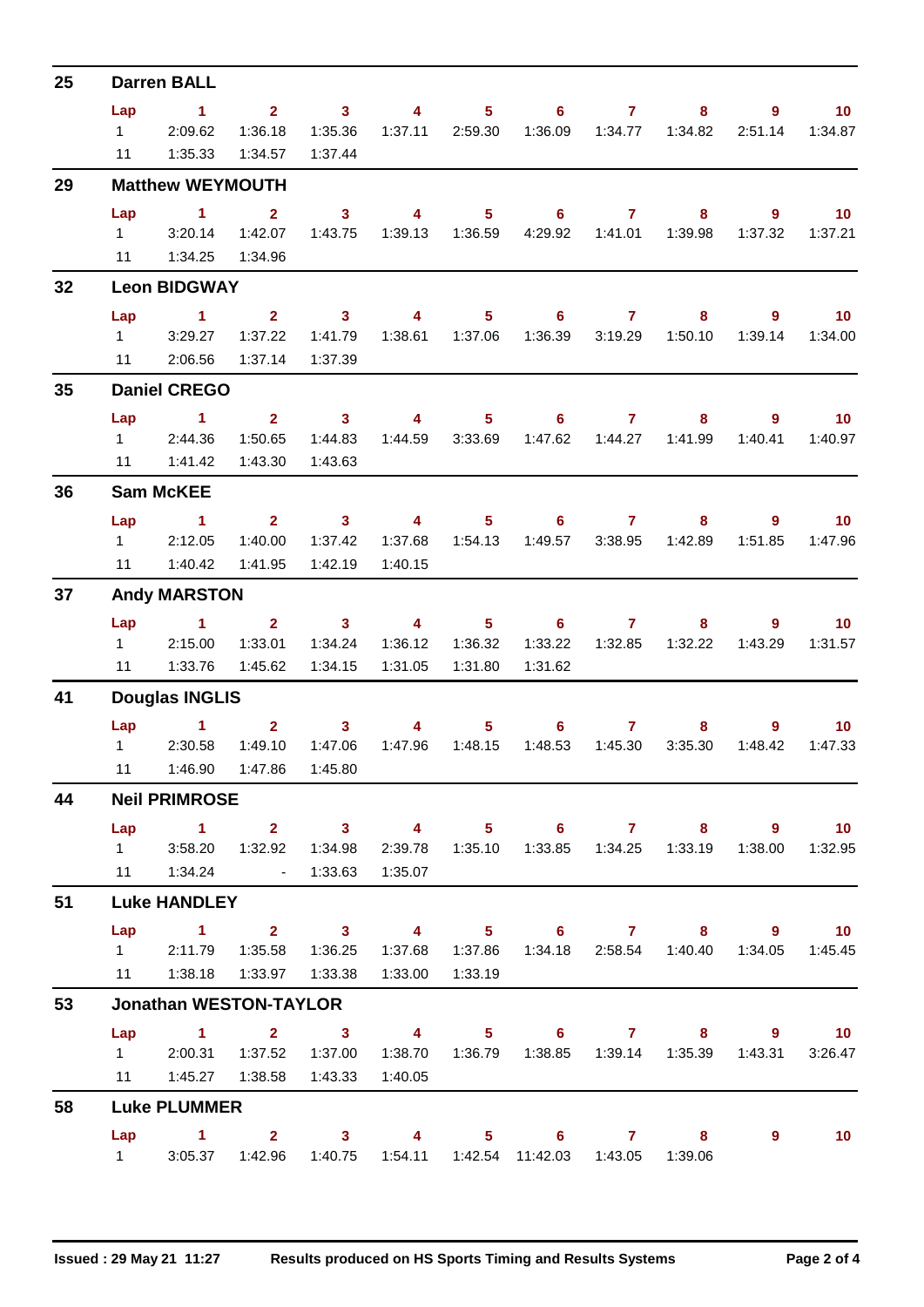| 69  |                    | <b>Matthew HAMPSON</b>                                                                                                |                         |                         |                                                               |         |                                    |             |                                             |                                                                                                                                                                                                                                                                                                                                                                                                                                                                         |                             |  |  |  |
|-----|--------------------|-----------------------------------------------------------------------------------------------------------------------|-------------------------|-------------------------|---------------------------------------------------------------|---------|------------------------------------|-------------|---------------------------------------------|-------------------------------------------------------------------------------------------------------------------------------------------------------------------------------------------------------------------------------------------------------------------------------------------------------------------------------------------------------------------------------------------------------------------------------------------------------------------------|-----------------------------|--|--|--|
|     | Lap                | $\sim$ $\sim$ 1                                                                                                       | $\overline{\mathbf{2}}$ | $\overline{\mathbf{3}}$ | $\overline{4}$                                                |         | $5 \t\t 6 \t\t 7$                  |             | 8                                           | $9^{\circ}$                                                                                                                                                                                                                                                                                                                                                                                                                                                             | $\blacksquare$ 10           |  |  |  |
|     | $1 \quad \Box$     | 2:47.25                                                                                                               | 1:40.64                 | 1:36.47                 | 1:37.74                                                       | 1:35.57 |                                    |             | 3:17.60                                     | 1:34.32                                                                                                                                                                                                                                                                                                                                                                                                                                                                 | 1:31.06                     |  |  |  |
|     | 11                 | 1:30.06                                                                                                               | 1:31.56                 | 1:32.67                 | 1:36.27                                                       |         |                                    |             |                                             |                                                                                                                                                                                                                                                                                                                                                                                                                                                                         |                             |  |  |  |
| 71  |                    | <b>Esther QUAINTMERE</b>                                                                                              |                         |                         |                                                               |         |                                    |             |                                             | 9<br>9<br>1:45.08<br>$\overline{9}$<br>1:51.32<br>9<br>$9^{\circ}$<br>2:52.03<br>$9^{\circ}$<br>1 2 3 4 5 6 7 8 9 10<br>1 2:32.96 1:41.13 1:40.69 1:39.67 1:38.57 1:40.53 1:42.01 1:41.07 1:40.84 1:40.50<br>Lap 1 2 3 4 5 6 7 8 9 10<br>1 2:52.14 1:59.84 1:57.04 1:55.54 1:55.50 1:56.35 6:52.03 2:00.68 1:55.65 1:59.36<br>Lap 1 2 3 4 5 6 7 8 9 10<br>1 2:45.00 1:38.28 1:33.53 1:35.92 1:33.09 1:51.17 3:13.57 1:42.56 1:34.07 1:40.11<br>Lap 1 2 3 4 5 6 7 8 9 10 |                             |  |  |  |
|     | Lap                | $\sim$ 1                                                                                                              | $\overline{2}$          | $\overline{\mathbf{3}}$ | $\overline{\mathbf{4}}$                                       |         | 5 6 7                              |             | $8 -$                                       |                                                                                                                                                                                                                                                                                                                                                                                                                                                                         | $\overline{\phantom{0}}$ 10 |  |  |  |
|     |                    | 1 2:03.52                                                                                                             | 1:42.48                 |                         | 1:42.42  4:08.45  2:15.56                                     |         |                                    |             | 2:04.79  1:58.48  2:00.73                   | 1:55.91                                                                                                                                                                                                                                                                                                                                                                                                                                                                 | 1:56.31                     |  |  |  |
|     |                    | 11  2:02.11  1:53.83                                                                                                  |                         |                         |                                                               |         |                                    |             |                                             |                                                                                                                                                                                                                                                                                                                                                                                                                                                                         |                             |  |  |  |
| 78  |                    | <b>Jonathan PACKER</b>                                                                                                |                         |                         |                                                               |         |                                    |             |                                             |                                                                                                                                                                                                                                                                                                                                                                                                                                                                         |                             |  |  |  |
|     | Lap                | $\overline{1}$ $\overline{2}$                                                                                         |                         |                         | 3 4 5 6 7                                                     |         |                                    |             | $8 -$                                       |                                                                                                                                                                                                                                                                                                                                                                                                                                                                         | $\blacksquare$ 10           |  |  |  |
|     |                    | 12:47.02                                                                                                              | 1:44.88                 | 1:40.80                 | 1:40.56                                                       | 1:39.80 |                                    |             | 1:39.85                                     |                                                                                                                                                                                                                                                                                                                                                                                                                                                                         | 3:32.70                     |  |  |  |
|     | 11                 | 1:41.16                                                                                                               | 1:42.63                 | 1:38.75                 | 1:46.42                                                       |         |                                    |             |                                             |                                                                                                                                                                                                                                                                                                                                                                                                                                                                         |                             |  |  |  |
| 81  | <b>Lewis ROSE</b>  |                                                                                                                       |                         |                         |                                                               |         |                                    |             |                                             |                                                                                                                                                                                                                                                                                                                                                                                                                                                                         |                             |  |  |  |
|     | Lap                | $\sim$ $\sim$ 1                                                                                                       | $\overline{2}$          | $\sim$ 3                | $\overline{\mathbf{4}}$                                       |         | $5 \t\t 6 \t\t 7$                  |             | 8 <sub>1</sub>                              |                                                                                                                                                                                                                                                                                                                                                                                                                                                                         | $\overline{10}$             |  |  |  |
|     |                    | 1 2:20.84                                                                                                             | 1:44.04                 | 1:36.47                 |                                                               |         | 1:34.32  1:47.12  2:01.99  1:45.39 |             | 3:08.88                                     |                                                                                                                                                                                                                                                                                                                                                                                                                                                                         | 1:34.48                     |  |  |  |
|     |                    | 11   1:36.42                                                                                                          | 1:33.61                 | 1:45.26                 | 1:33.98                                                       |         |                                    |             |                                             |                                                                                                                                                                                                                                                                                                                                                                                                                                                                         |                             |  |  |  |
| 95  | <b>Andy BAYLIE</b> |                                                                                                                       |                         |                         |                                                               |         |                                    |             |                                             |                                                                                                                                                                                                                                                                                                                                                                                                                                                                         |                             |  |  |  |
|     |                    | $Lap$ 1                                                                                                               |                         | $2 \qquad \qquad 3$     | $\overline{4}$                                                |         | $5 \t\t 6 \t\t 7$                  |             | 8                                           |                                                                                                                                                                                                                                                                                                                                                                                                                                                                         | 10                          |  |  |  |
|     |                    | 1 2:48.43                                                                                                             | 1:40.72                 |                         | 1:38.87  15:38.18                                             |         |                                    |             |                                             |                                                                                                                                                                                                                                                                                                                                                                                                                                                                         |                             |  |  |  |
| 98  |                    | <b>Rory BAPTISTE</b>                                                                                                  |                         |                         |                                                               |         |                                    |             |                                             |                                                                                                                                                                                                                                                                                                                                                                                                                                                                         |                             |  |  |  |
|     | Lap                | <b>Contract Advised Advised Advised Advised Advised Advised Advised Advised Advised Advised Advised Advised Advis</b> |                         | $2 \t 3$                | $\overline{4}$                                                |         | $5 \t\t 6 \t\t 7$                  |             | 8                                           |                                                                                                                                                                                                                                                                                                                                                                                                                                                                         | $\overline{10}$             |  |  |  |
|     |                    | 12:57.20                                                                                                              | 1:41.15                 | 1:41.16                 |                                                               |         |                                    |             | 1:41.16  1:41.29  1:41.30  1:39.32  1:50.76 |                                                                                                                                                                                                                                                                                                                                                                                                                                                                         | 1:40.83                     |  |  |  |
|     |                    | 11  1:41.03  1:40.25                                                                                                  |                         | 1:40.92                 | 1:39.71                                                       |         |                                    |             |                                             |                                                                                                                                                                                                                                                                                                                                                                                                                                                                         |                             |  |  |  |
| 110 |                    | <b>John MAWDSLEY</b>                                                                                                  |                         |                         |                                                               |         |                                    |             |                                             |                                                                                                                                                                                                                                                                                                                                                                                                                                                                         |                             |  |  |  |
|     | Lap                | $1 \t2 \t3 \t4$                                                                                                       |                         |                         |                                                               | $5 -$   |                                    | $6\qquad 7$ | 8                                           |                                                                                                                                                                                                                                                                                                                                                                                                                                                                         | 10                          |  |  |  |
|     |                    |                                                                                                                       | 1:38.74                 | 1:36.67                 |                                                               |         |                                    |             | 1:46.63  3:31.75  1:46.49  1:44.60  1:42.69 | 1:40.47                                                                                                                                                                                                                                                                                                                                                                                                                                                                 | 1:42.47                     |  |  |  |
|     | 11                 | 1:41.71                                                                                                               | 1:39.13                 | 1:39.12                 | 1:39.67                                                       |         |                                    |             |                                             |                                                                                                                                                                                                                                                                                                                                                                                                                                                                         |                             |  |  |  |
| 117 |                    | <b>Martin GADSBY</b>                                                                                                  |                         |                         |                                                               |         |                                    |             |                                             |                                                                                                                                                                                                                                                                                                                                                                                                                                                                         |                             |  |  |  |
|     | Lap                |                                                                                                                       |                         |                         |                                                               |         |                                    |             |                                             |                                                                                                                                                                                                                                                                                                                                                                                                                                                                         |                             |  |  |  |
|     |                    |                                                                                                                       |                         |                         |                                                               |         |                                    |             |                                             |                                                                                                                                                                                                                                                                                                                                                                                                                                                                         |                             |  |  |  |
|     |                    | 11  1:39.64  3:48.45                                                                                                  |                         | 1:42.86                 | 1:38.81                                                       |         |                                    |             |                                             |                                                                                                                                                                                                                                                                                                                                                                                                                                                                         |                             |  |  |  |
| 125 |                    | <b>Matthew FOOTMAN</b>                                                                                                |                         |                         |                                                               |         |                                    |             |                                             |                                                                                                                                                                                                                                                                                                                                                                                                                                                                         |                             |  |  |  |
|     |                    |                                                                                                                       |                         |                         |                                                               |         |                                    |             |                                             |                                                                                                                                                                                                                                                                                                                                                                                                                                                                         |                             |  |  |  |
|     |                    |                                                                                                                       |                         |                         |                                                               |         |                                    |             |                                             |                                                                                                                                                                                                                                                                                                                                                                                                                                                                         |                             |  |  |  |
| 127 |                    | <b>William BEECH</b>                                                                                                  |                         |                         |                                                               |         |                                    |             |                                             |                                                                                                                                                                                                                                                                                                                                                                                                                                                                         |                             |  |  |  |
|     |                    |                                                                                                                       |                         |                         |                                                               |         |                                    |             |                                             |                                                                                                                                                                                                                                                                                                                                                                                                                                                                         |                             |  |  |  |
|     |                    | 11  1:33.97  1:44.66  1:34.56                                                                                         |                         |                         |                                                               |         |                                    |             |                                             |                                                                                                                                                                                                                                                                                                                                                                                                                                                                         |                             |  |  |  |
| 131 |                    | <b>Teo BUNYAN</b>                                                                                                     |                         |                         |                                                               |         |                                    |             |                                             |                                                                                                                                                                                                                                                                                                                                                                                                                                                                         |                             |  |  |  |
|     |                    |                                                                                                                       |                         |                         |                                                               |         |                                    |             |                                             |                                                                                                                                                                                                                                                                                                                                                                                                                                                                         |                             |  |  |  |
|     |                    | 1 3:08.71                                                                                                             |                         |                         | 1:51.91  1:57.97  1:54.42  1:49.40  1:52.06  1:48.65  1:46.65 |         |                                    |             |                                             |                                                                                                                                                                                                                                                                                                                                                                                                                                                                         | 1:51.57  1:52.65            |  |  |  |
|     |                    | 11  1:54.98  1:51.29  1:48.16                                                                                         |                         |                         |                                                               |         |                                    |             |                                             |                                                                                                                                                                                                                                                                                                                                                                                                                                                                         |                             |  |  |  |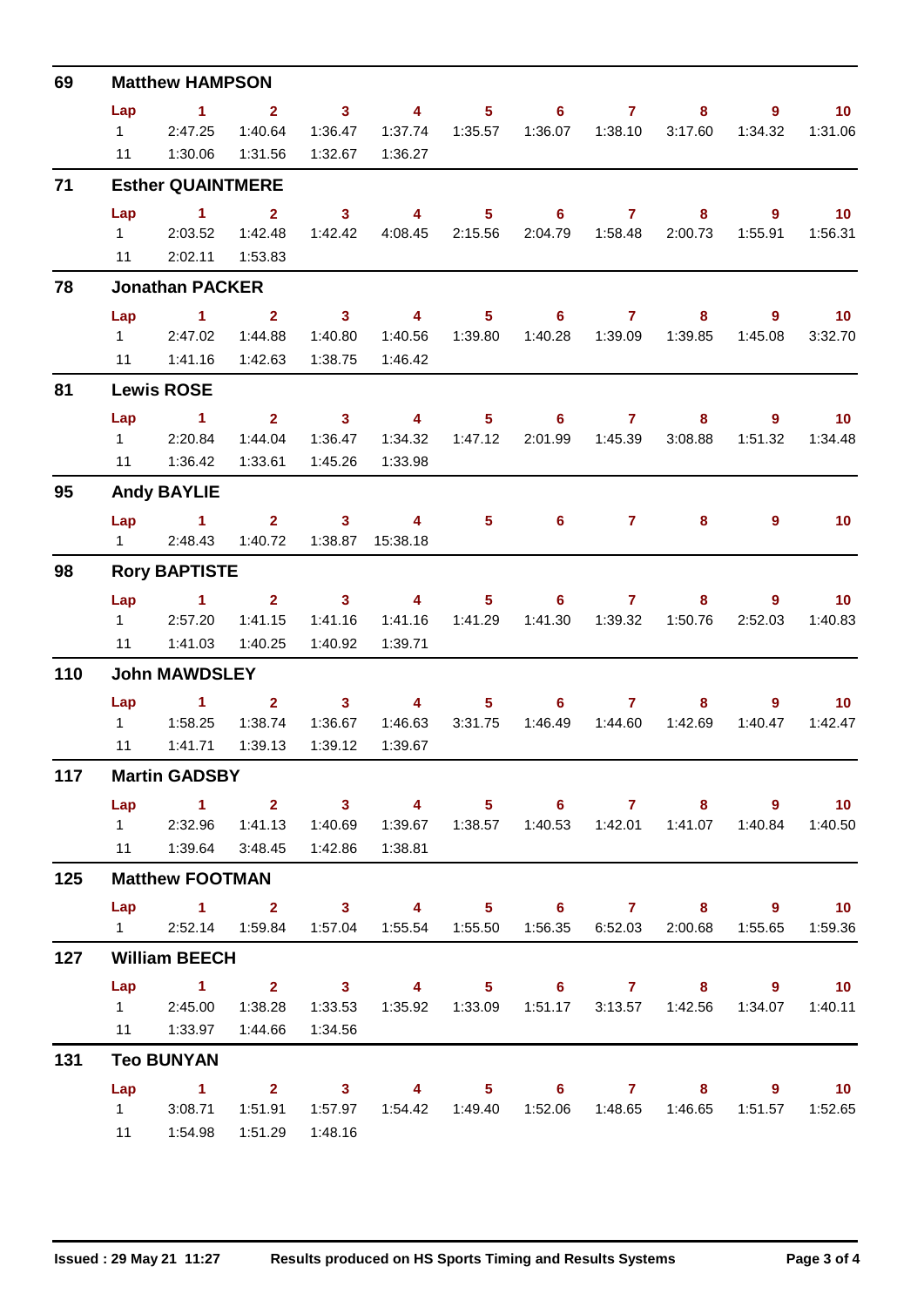| 153                                           |                        | <b>Ben GUNDRY</b>        |                         |                         |                         |                  |                                                      |                |         |                |                             |  |
|-----------------------------------------------|------------------------|--------------------------|-------------------------|-------------------------|-------------------------|------------------|------------------------------------------------------|----------------|---------|----------------|-----------------------------|--|
|                                               | Lap                    | $\sim$ 1                 | $\overline{\mathbf{2}}$ | $\overline{\mathbf{3}}$ | $\overline{4}$          | 5 <sub>1</sub>   | $6 -$                                                | $\overline{7}$ | 8       | $9^{\circ}$    | 10                          |  |
|                                               | $1 \quad$              | 3:04.04                  | 1:50.24                 |                         |                         |                  | 2:01.09  1:57.94  4:17.28  1:58.49  1:45.72  1:42.66 |                |         |                | 1:43.62  1:43.03            |  |
| 178<br>181<br>188<br>316<br>555<br>666<br>707 |                        | 11  1:42.05              | 1:42.12                 |                         |                         |                  |                                                      |                |         |                |                             |  |
|                                               |                        | <b>Pete SEELY</b>        |                         |                         |                         |                  |                                                      |                |         |                |                             |  |
|                                               | Lap                    | $\sim$ 1                 | 2 <sup>1</sup>          | $\sim$ 3                | $\overline{\mathbf{4}}$ |                  | $5 \t\t 6 \t\t 7$                                    |                | 8       |                | $9 \t 10$                   |  |
|                                               |                        | 12:14.79                 | 1:43.79                 | 1:42.82                 |                         |                  | 1:41.93  1:41.45  1:43.59  1:43.49  1:40.79          |                |         |                |                             |  |
|                                               |                        | 11  1:44.02              | 1:45.85                 | 1:40.95                 | 1:52.12                 |                  |                                                      |                |         |                |                             |  |
|                                               | <b>Graham KELLY</b>    |                          |                         |                         |                         |                  |                                                      |                |         |                |                             |  |
|                                               | Lap                    | $\sim$ 1                 | $2^{\circ}$             | $\sim$ 3                | $\overline{\mathbf{4}}$ | 5 <sub>1</sub>   |                                                      | 67             | 8       | $\overline{9}$ | $\overline{10}$             |  |
|                                               |                        | $1 \quad 2:45.95$        | 1:41.84                 | 1:43.46                 | 1:40.97                 | 3:03.75          |                                                      |                | 1:40.68 |                | 1:42.55   1:39.34           |  |
|                                               |                        |                          | 1:40.35                 | 1:39.52                 | 1:39.69                 |                  |                                                      |                |         |                |                             |  |
|                                               |                        | lan DEAVES               |                         |                         |                         |                  |                                                      |                |         |                |                             |  |
|                                               | Lap                    | $\sim$ 1                 | $2^{\circ}$             | $\overline{\mathbf{3}}$ | $\overline{\mathbf{4}}$ | $5 -$            | $\overline{\phantom{a}}$ 6                           | $\overline{7}$ | 8       | $\overline{9}$ | $\overline{\mathbf{10}}$    |  |
|                                               | $1 \quad$              | 3:24.30                  | 1:50.16                 | 1:58.13                 |                         |                  |                                                      |                | 1:44.97 | 1:45.73        | 1:48.23                     |  |
|                                               |                        | <b>Ivor MAIRS</b>        |                         |                         |                         |                  |                                                      |                |         |                |                             |  |
|                                               | Lap                    | $\sim$ 1.1               |                         | $2 \t 3$                | $\overline{\mathbf{a}}$ |                  | $5 \t\t 6 \t\t 7$                                    |                | 8       | 9              | $\overline{\mathbf{10}}$    |  |
|                                               | $1 \quad$              | 2:52.36                  | 1:43.42                 | 1:45.05                 | 1:42.68                 |                  | 1:41.97  1:45.26  1:41.52  1:46.40                   |                |         |                | 1:42.46 1:41.40             |  |
|                                               | 11                     | 1:40.05                  | 1:42.98                 | 1:48.33                 | 1:41.46                 |                  |                                                      |                |         |                |                             |  |
|                                               |                        | <b>James ALFORD</b>      |                         |                         |                         |                  |                                                      |                |         |                |                             |  |
|                                               |                        | $Lap$ 1                  |                         | $2 \t 3 \t 4$           |                         |                  | $5 \t\t 6 \t\t 7$                                    |                | 8       | 9              | $\overline{\phantom{0}}$ 10 |  |
|                                               | $1 \quad \blacksquare$ | 3:21.54                  | 1:43.37                 | 1:44.09                 |                         | 1:40.36  1:40.58 |                                                      |                | 3:25.81 | 1:42.69        | 1:39.37                     |  |
|                                               | 11                     | 1:38.02                  | 1:43.63                 | 1:39.14                 |                         |                  |                                                      |                |         |                |                             |  |
|                                               |                        | <b>Samantha BOWLER</b>   |                         |                         |                         |                  |                                                      |                |         |                |                             |  |
|                                               | Lap                    | $\sim$ $\sim$ 1          | $\overline{\mathbf{2}}$ | $\overline{\mathbf{3}}$ | $\overline{\mathbf{A}}$ | $5 -$            |                                                      | $6\qquad 7$    | 8       | 9              | $\blacksquare$ 10           |  |
|                                               | $1 \quad$              | 2:05.53                  | 1:38.59                 | 1:37.01                 | 1:45.01                 |                  |                                                      |                |         |                | 1:39.37  1:40.19            |  |
|                                               | 11                     | 1:39.91                  | 1:53.89                 | 1:39.14                 | 1:36.22                 |                  |                                                      |                |         |                |                             |  |
|                                               |                        | <b>Johnathan BARRETT</b> |                         |                         |                         |                  |                                                      |                |         |                |                             |  |
|                                               |                        | Lap $1$ 2                |                         | 3 <sup>7</sup>          | $\overline{4}$          | $5 -$            |                                                      | $6\qquad 7$    | 8       | 9              | $\blacksquare$ 10           |  |
|                                               | $1 \quad \Box$         | 3:20.31                  | 1:51.76                 | 1:49.74                 | 1:51.48  1:47.42        |                  | 3:52.38                                              | 1:50.78        | 1:44.17 | 1:46.17        | 1:46.27                     |  |
|                                               | 11                     | 1:45.01                  | 1:43.94                 |                         |                         |                  |                                                      |                |         |                |                             |  |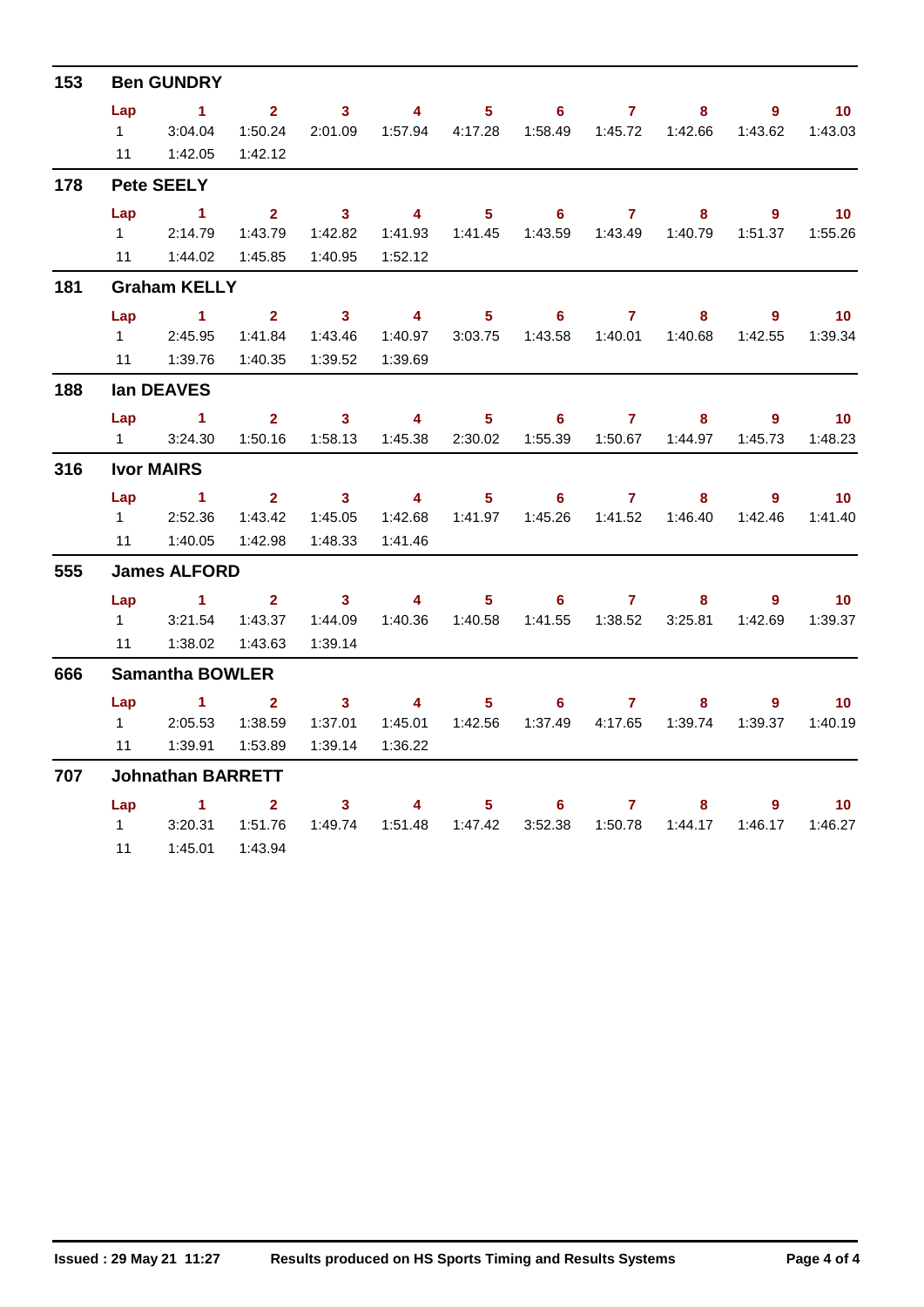## **Tegiwa Roadsports Series Race 5**

| <b>ROW 20</b> | 22  | 01:48.350<br>Chris FANTANA        |     | 01:55.500<br>125<br>Matthew FOOTMAN   |
|---------------|-----|-----------------------------------|-----|---------------------------------------|
| <b>ROW 19</b> | 41  | 01:45.300<br>Douglas INGLIS       | 131 | 01:46.650<br><b>Teo BUNYAN</b>        |
| <b>ROW 18</b> | 707 | 01:43.940<br>Johnathan BARRETT    |     | 01:44.970<br>188<br>lan DEAVES        |
| <b>ROW 17</b> | 153 | 01:42.050<br>Ben GUNDRY           | 71  | 01:42.420<br><b>Esther QUAINTMERE</b> |
| <b>ROW 16</b> | 35  | 01:40.410<br>Daniel CREGO         |     | 01:40.790<br>178<br>Pete SEELY        |
| <b>ROW 15</b> | 5   | 01:39.460<br>Jamie McHUGH         |     | 01:40.050<br>316<br>Ivor MAIRS        |
| <b>ROW 14</b> | 98  | 01:39.320<br>Rory BAPTISTE        | 181 | 01:39.340<br><b>Graham KELLY</b>      |
| ROW 13        | 58  | 01:39.060<br>Luke PLUMMER         | 7   | 01:39.080<br>Mathew MANDIPIRA         |
| <b>ROW 12</b> | 78  | 01:38.750<br>Jonathan PACKER      |     | 01:38.870<br>95<br>Andy BAYLIE        |
| <b>ROW 11</b> | 555 | 01:38.020<br>James ALFORD         |     | 01:38.570<br>117<br>Martin GADSBY     |
| <b>ROW 10</b> | 36  | 01:37.420<br>Sam McKEE            | 20  | 01:37.890<br>Nick GOUGH               |
| ROW 9         | 110 | 01:36.670<br>John MAWDSLEY        |     | 01:36.970<br>16<br>Nick VAUGHAN       |
| ROW 8         | 53  | 01:35.390<br>Jonathan WESTON-TAYL |     | 01:36.220<br>666<br>Samantha BOWLER   |
| ROW 7         | 25  | 01:34.570<br>Darren BALL          |     | 01:35.160<br>13<br>David SHEAD        |
| ROW 6         | 6   | 01:34.190<br>Phil DRYBURGH        | 29  | 01:34.250<br>Matthew WEYMOUTH         |
| ROW 5         | 15  | 01:33.800<br>Colin GILLESPIE      |     | 01:34.000<br>32<br>Leon BIDGWAY       |
| ROW 4         | 4   | 01:33.360<br>Chris FREEMAN        | 81  | 01:33.610<br>Lewis ROSE               |
| ROW 3         | 51  | 01:33.000<br>Luke HANDLEY         |     | 01:33.090<br>127<br>William BEECH     |
| ROW 2         | 18  | 01:32.470<br>Simon MAUGER         |     | 01:32.920<br>44<br>Neil PRIMROSE      |
| ROW 1         | 69  | 01:30.060<br>Matthew HAMPSON      | 37  | 01:31.050<br>Andy MARSTON             |
|               |     | <b>POLE</b>                       |     |                                       |

| 125       | 01:55.500<br><b>Matthew FOOTMAN</b>   |  |
|-----------|---------------------------------------|--|
| 131       | 01:46.650<br>Teo BUNYAN               |  |
| 188       | 01:44.970<br>lan DEAVES               |  |
| 71        | 01:42.420<br><b>Esther QUAINTMERE</b> |  |
| 178       | 01:40.790<br>Pete SEELY               |  |
| 316       | 01:40.050<br><b>Ivor MAIRS</b>        |  |
| 181       | 01:39.340<br>Graham KELLY             |  |
| 7         | 01:39.080<br>Mathew MANDIPIRA         |  |
| 95        | 01:38.870<br>Andy BAYLIE              |  |
| 117       | 01:38.570<br><b>Martin GADSBY</b>     |  |
| <b>20</b> | 01:37.890<br>Nick GOUGH               |  |
| 16        | 01:36.970<br>Nick VAUGHAN             |  |
| 666       | 01:36.220<br>Samantha BOWLER          |  |
| 13        | 01:35.160<br>David SHEAD              |  |
| 29        | 01:34.250<br>Matthew WEYMOUTH         |  |
| 32        | 01:34.000<br>Leon BIDGWAY             |  |
| 81        | 01:33.610<br>Lewis ROSE               |  |
| 127       | 01:33.090<br>William BEECH            |  |
| 44        | 01:32.920<br>Neil PRIMROSE            |  |
| 37        | 01:31.050<br>Andy MARSTON             |  |

mana any kaominin

**Typ** 

┲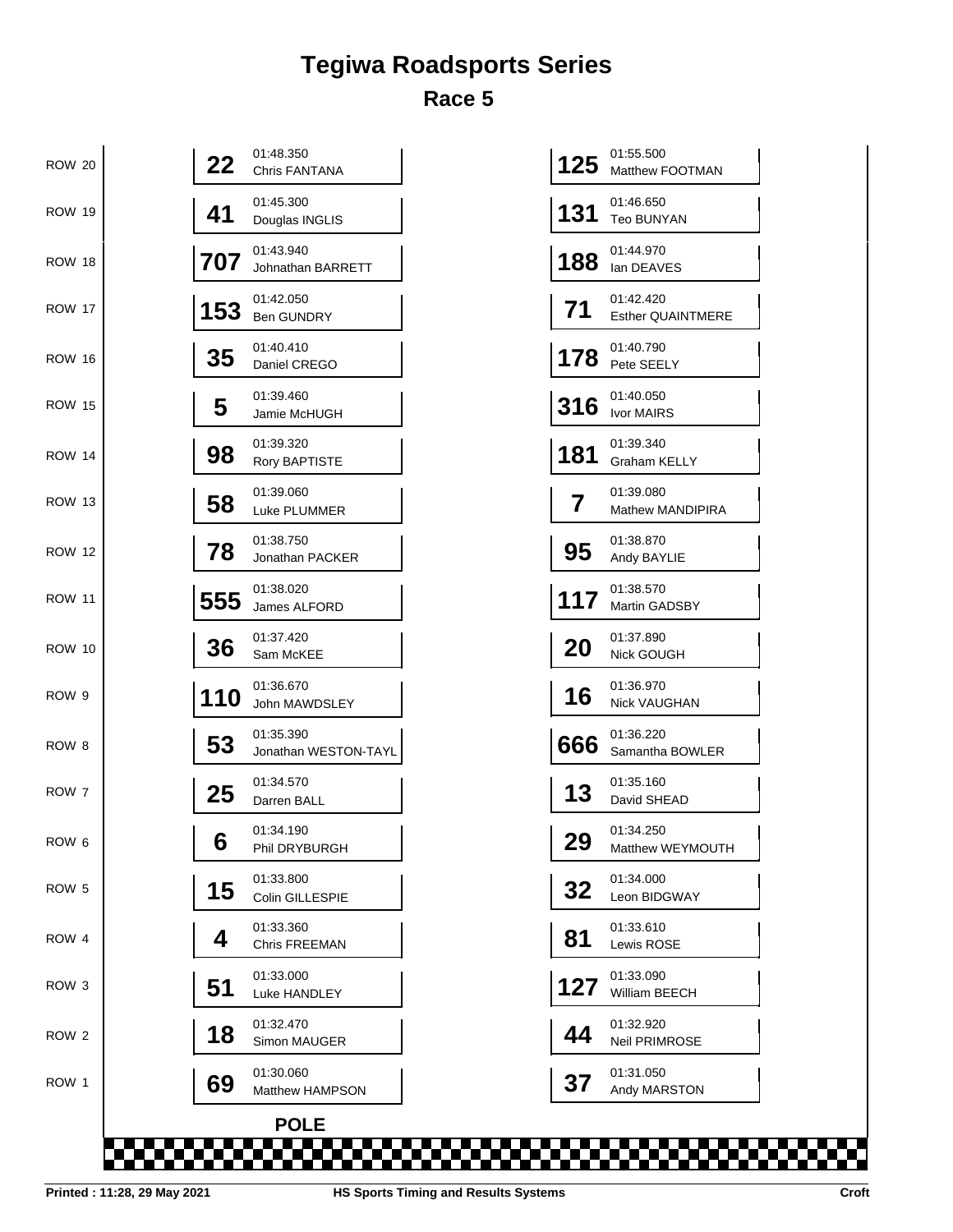

**HAMMOND**



## **Provisional Results - Race 5**

### **Tegiwa Roadsports Series**

| ΡI           | No                    | <b>CI</b> | Name                                             | Car                       | Laps     | <b>Time</b>                  | <b>Behind MPH</b> |                | Best Lap on MPH    |                                |                |
|--------------|-----------------------|-----------|--------------------------------------------------|---------------------------|----------|------------------------------|-------------------|----------------|--------------------|--------------------------------|----------------|
| $\mathbf{1}$ | 18                    | A         | <b>Simon MAUGER/Matthew FAULKNER</b>             | <b>Honda Civic Type R</b> | 27       | 46:48.88                     |                   | 72.67          | 1:32.23            | 7                              | 81.97          |
| $\mathbf 2$  | 69                    | A         | Matthew HAMPSON/Andy SCHULZ                      | <b>BMW E46 M3</b>         | 27       | 46:50.92                     | 2.04              | 72.62          | 1:29.71            | 0                              | 84.27          |
| 3            | 32                    | в         | <b>Leon BIDGWAY</b>                              | <b>Lotus Elise S1</b>     | 27       | 46:52.60                     | 3.72              | 72.57          | 1:33.65            | 9                              | 80.73          |
| 4            | 6                     | в         | <b>Phil DRYBURGH</b>                             | <b>Porsche Boxster</b>    | 27       | 47:08.53                     | 19.65             | 72.16          | 1:33.24            | 21                             | 81.08          |
| 5            | 127                   | в         | <b>William BEECH/Mark GRICE</b>                  | <b>Volkswagen Golf R</b>  | 27       | 47:13.06                     | 24.18             | 72.05          | 1:33.57            | $\mathbf{2}$                   | 80.80          |
| 6            | 13                    | в         | David SHEAD/Malcolm EDESON                       | <b>BMW Compact</b>        | 27       | 47:27.51                     | 38.63             | 71.68          | 1:35.12            | 26                             | 79.48          |
| 7            | 44                    | A         | <b>Neil PRIMROSE</b>                             | Ginetta G20               | 27       | 47:28.78                     | 39.90             | 71.65          | 1:32.20            | 7                              | 82.00          |
| 8            | 25                    | A         | <b>Darren BALL</b>                               | <b>BMW 1 Series</b>       | 27       | 47:32.68                     | 43.80             | 71.55          | 1:35.03            | 15                             | 79.55          |
| 9            | 53                    | A         | Jonathan WESTON-TAYLOR/Andrew<br>HILEY           | <b>Lotus Elise S2</b>     | 27       | 47:35.59                     | 46.71             | 71.48          | 1:34.82            | 23                             | 79.73          |
| 10           | 666                   | в         | <b>Samantha BOWLER</b>                           | <b>Mini Cooper S</b>      | 27       | 47:52.72                     | 1:03.84           | 71.05          | 1:36.44            | 6                              | 78.39          |
| 11           | 555                   | в         | <b>James ALFORD</b>                              | Volkswagen Golf GTi       | 27       | 48:01.14                     | 1:12.26           | 70.85          | 1:36.62            | 26                             | 78.24          |
| 12           | 20                    | в         | <b>Nick GOUGH</b>                                | Audi TT                   | 26       | 46:56.44                     | 1 Lap             | 69.79          | 1:37.87            | 23                             | 77.25          |
| 13           | 110                   | в         | John MAWDSLEY/Stuart MEAD                        | <b>VW Golf GTI MK5</b>    | 26       | 47:01.16                     | 1 Lap             | 69.67          | 1:36.11            | 6                              | 78.66          |
| 14           | 98                    | C         | <b>Rory BAPTISTE</b>                             | <b>BMW E46 330i</b>       | 26       | 47:05.93                     | 1 Lap             | 69.56          | 1:37.86            | 11                             | 77.25          |
| 15           | 36                    | C         | Sam McKEE/Daryl BENNETT                          | <b>BMW E36 328i</b>       | 26       | 47:10.69                     | 1 Lap             | 69.44          | 1:37.67            | 7                              | 77.40          |
| 16           | 78                    | c         | <b>Jonathan PACKER</b>                           | <b>Honda Civic Type R</b> | 26       | 47:12.16                     | 1 Lap             | 69.40          | 1:38.33            | 9                              | 76.88          |
| 17           | 316                   | C         | <b>Ivor MAIRS</b>                                | Mazda MX5                 | 26       | 47:12.40                     | 1 Lap             | 69.40          | 1:38.68            | 9                              | 76.61          |
| 18<br>19     | 117<br>178            | A<br>C    | <b>Martin GADSBY</b><br><b>Pete SEELY</b>        | <b>BMW Compact</b>        | 26<br>26 | 47:17.84<br>47:39.52         | 1 Lap             | 69.26<br>68.74 | 1:38.68<br>1:38.66 | $\overline{\phantom{a}}$<br>25 | 76.61<br>76.63 |
| 20           | 58                    | в         | <b>Luke PLUMMER</b>                              | Toyota MR2<br>Ginetta G20 | 26       | 47:50.04                     | 1 Lap<br>1 Lap    | 68.49          | 1:39.57            | 15                             | 75.93          |
| 21           | 5                     | C         | Jamie McHUGH/Thomas McHUGH                       | Porsche 944 S2            | 26       | 48:07.02                     | 1 Lap             | 68.08          | 1:39.13            | 9                              | 76.26          |
| 22           | 707                   | C         | <b>Johnathan BARRETT</b>                         | <b>BMW E46 330</b>        | 25       | 46:54.16                     | 2 Laps            | 67.16          | 1:41.23            | 24                             | 74.68          |
| 23           | 153                   | C         | <b>Ben GUNDRY/Thomas SYKES</b>                   | <b>BMW 330Ci</b>          | 25       | 47:25.53                     | 2 Laps            | 66.42          | 1:40.35            | 22                             | 75.34          |
| 24           | 71                    | D         | <b>Esther QUAINTMERE/Pip HAMMOND</b>             | <b>Vauxhall Nova GTE</b>  | 25       | 47:55.62                     | 2 Laps            | 65.72          | 1:42.56            | 19                             | 73.71          |
| 25           | 41                    | D         | Douglas INGLIS                                   | Mazda MX5                 | 25       | 48:13.07                     | 2 Laps            | 65.33          | 1:43.37            | 19                             | 73.14          |
| 26           | 188                   | C         | lan DEAVES                                       | <b>MGF VVC</b>            | 24       | 46:48.85                     | 3 Laps            | 64.60          | 1:43.99            | 22                             | 72.70          |
| 27           | 22                    | D         | <b>Chris FANTANA</b>                             | Mazda MX5 MK1             | 24       | 47:09.10                     | 3 Laps            | 64.13          | 1:46.96            | 8                              | 70.68          |
| 28           | 125                   | D         | <b>Matthew FOOTMAN/NO TRANSPONDER</b>            | <b>Ford Puma</b>          | 23       | 46:52.22                     | 4 Laps            | 61.83          | 1:50.10            | 6                              | 68.66          |
|              | <b>Not-Classified</b> |           |                                                  |                           |          |                              |                   |                |                    |                                |                |
|              | 81                    | в         | <b>Lewis ROSE</b>                                | <b>Honda Civic</b>        | 24       | 42:46.37                     | <b>DNF</b>        |                | 70.70 1:34.20      | 21                             | 80.25          |
|              | 95                    | в         | Andy BAYLIE                                      | <b>Honda Civic Type R</b> | 19       | 41:09.81                     | <b>DNF</b>        |                | 58.16 1:36.16      | 18                             | 78.62          |
|              | 15                    | A         | <b>Colin GILLESPIE</b>                           | <b>BMW M4</b>             | 18       | 32:37.96                     | <b>DNF</b>        |                | 69.50 1:33.57      | 7                              | 80.80          |
|              | 29                    | A         | <b>Matthew WEYMOUTH</b>                          | <b>BMW E36 M3</b>         | 14       | 47:01.82                     | NCF               |                | 37.51 1:34.84      | 13                             | 79.71          |
|              | 35                    | в         | <b>Daniel CREGO</b>                              | Porsche 968 Club Sport    | 12       | 25:01.07                     | <b>DNF</b>        |                | 60.44 1:46.77      | 7                              | 70.81          |
|              | 7                     | C         | <b>Mathew MANDIPIRA/Joel</b><br><b>ARGUELLES</b> | <b>Renault Clio 197</b>   | 10       | 18:30.84                     | DNF               |                | 68.06 1:38.78      | 8                              | 76.53          |
|              | 51                    | в         | <b>Luke HANDLEY/Rob BAKER</b>                    | <b>VW Golf</b>            | 1        | 1:40.26                      | <b>DNF</b>        |                | 75.40 1:38.46      | 1                              | 76.78          |
|              | <b>Exclusions</b>     |           |                                                  |                           |          |                              |                   |                |                    |                                |                |
|              | 131                   | С         | <b>Teo BUNYAN</b>                                | <b>Abarth Punto Evo</b>   |          | Overtaking under safety car  |                   |                |                    |                                |                |
|              | 181                   | C         | <b>Graham KELLY</b>                              | BMW E46 325i              |          | Overtaking under yellow flag |                   |                |                    |                                |                |
|              | 37                    | А         | <b>Andy MARSTON</b>                              | <b>BMW E46 M3</b>         |          | Overtaking under yellow flag |                   |                |                    |                                |                |
|              | 4                     | в         | <b>Chris FREEMAN</b>                             | <b>Honda Civic Type R</b> | C1.1.5   |                              |                   |                |                    |                                |                |
|              | <b>Non-Starters</b>   |           |                                                  |                           |          |                              |                   |                |                    |                                |                |
|              |                       |           | <b>Nick VAUGHAN</b>                              |                           |          |                              |                   |                |                    |                                |                |
|              | 16                    | A         |                                                  | Audi A3                   |          |                              |                   |                |                    |                                |                |
|              | <b>Fastest Lap</b>    |           |                                                  |                           |          |                              |                   |                |                    |                                |                |
|              | 69                    | Α         | <b>Matthew HAMPSON/Andy</b><br><b>SCHULZ</b>     | <b>BMW E46 M3</b>         |          |                              |                   |                | 1:29.71            | 0                              | 84.27 Red      |
|              | 6                     | В         | <b>Phil DRYBURGH</b>                             | <b>Porsche Boxster</b>    |          |                              |                   |                | 1:33.24            | 21                             | 81.08 Red      |
|              | 36                    | C         | <b>Sam McKEE/Daryl BENNETT</b>                   | <b>BMW E36 328i</b>       |          |                              |                   |                | 1:37.67            | 7                              | 77.40 Red      |
|              | 71                    | D         | <b>Esther QUAINTMERE/Pip</b>                     |                           |          |                              |                   | 1:42.56        | 19                 | 73.71 Red                      |                |

No 44 - 5s +10s penalties - track limits / No 131 - 90s penalty - short pit stop. No 69 - unsafe release, reprimand plus 2 license points

| <b>Start Time: 15:08</b> | Croft                                                                                                                                               | 29 May 21 17:02                       |
|--------------------------|-----------------------------------------------------------------------------------------------------------------------------------------------------|---------------------------------------|
| <b>Clerk of Course:</b>  | Time Issued :                                                                                                                                       | <b>Chief Timekeeper:</b>              |
|                          | THESE DESITITS DEMAIN DROVISIONAL EOR A MINIMUM OF 20 MINITES EROM THE TIME OF ISSUE AND UNTULALL JUDICIAL AND TECHNICAL MATTERS HAVE REEN SETTLED. |                                       |
| EE MORTGAGE ADVICE       | .co.uk                                                                                                                                              | MBER<br><b>750</b><br><b>CHNOLOGY</b> |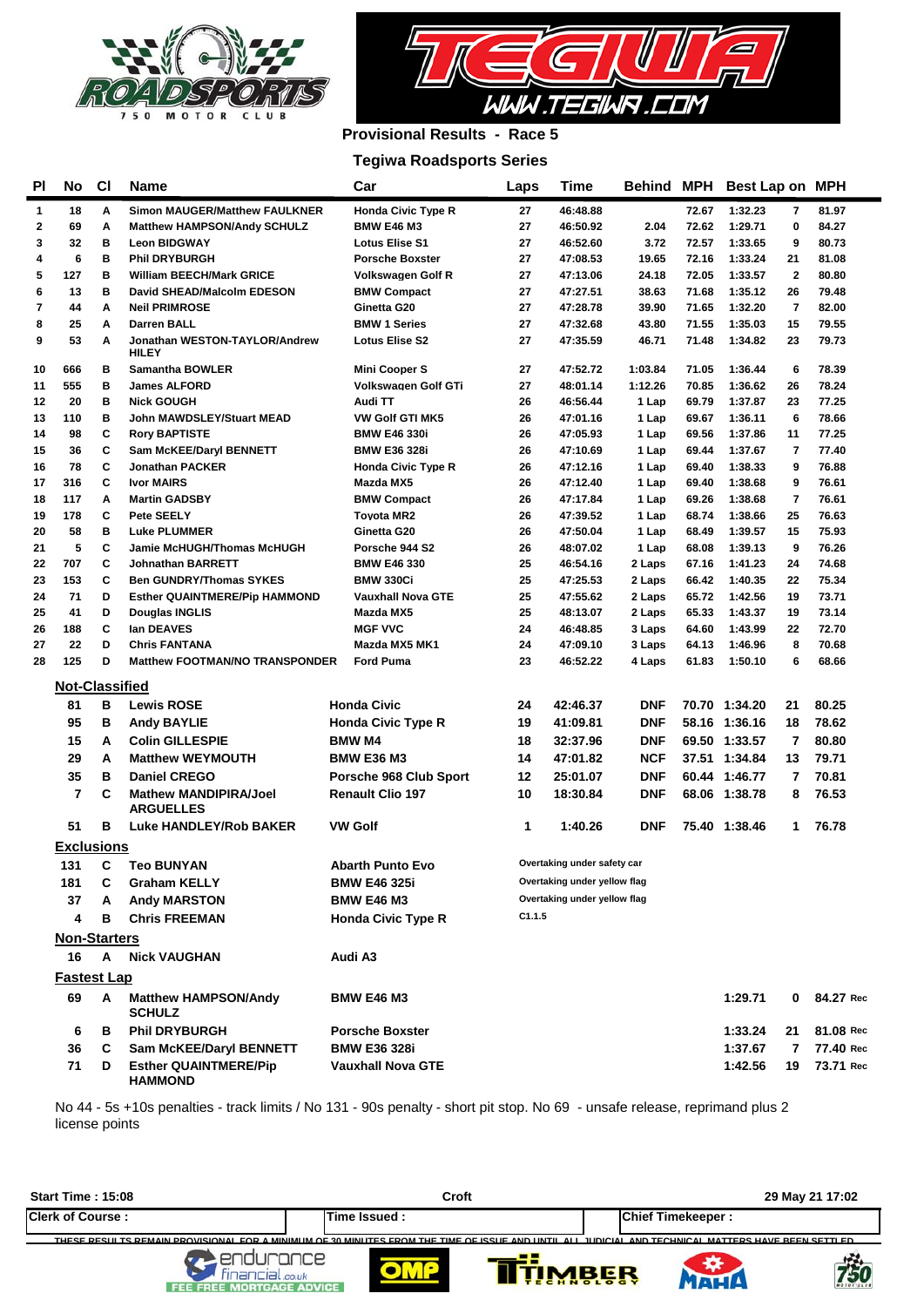# Lap Chart Tegiwa Roadsports Series - Race 5

|    | Lap 1       |    | Lap <sub>2</sub> |                | Lap 3       |                | Lap 4       |    | Lap 5        |    | Lap <sub>6</sub> |    | Lap 7          |    | Lap <sub>8</sub> |    | Lap <sub>9</sub> |    | Lap <sub>10</sub> |
|----|-------------|----|------------------|----------------|-------------|----------------|-------------|----|--------------|----|------------------|----|----------------|----|------------------|----|------------------|----|-------------------|
| No | Time        | No | Time             | No             | Time        | No             | Time        | No | Time         | No | Time             | No | Time           | No | Time             | No | Time             | No | Time              |
|    | 69 1:34.10  |    | 69 3:04.82       | 69             | 4:47.95     | 69             | 7:27.27     |    | 69 9:57.27   |    | 69 11:26.98      |    | 69 12:56.95    |    | 69 14:27.48      |    | 69 15:58.22      |    | 69 17:30.07       |
|    | 37 1:36.13  |    | 37 3:07.81       | 37             | 4:48.77     | 37             | 7:28.10     |    | 37 9.57.94   |    | 37 11:29.73      |    | 37 13:02.38    |    | 37 14:35.20      |    | 153 15:59.02 *1  |    | 188 17:34.01 *1   |
|    | 18 1:38.23  |    | 18 3:11.30       | 18             | 4:50.82     | 18             | 7:29.67     | 18 | 9:58.60      |    | 18 11:30.84      |    | 18 13:03.07    |    | 18 14:35.82      |    | 71 16:03.06 *1   |    | 41 17:35.79 *1    |
|    | 44 1:38.90  |    | 44 3:12.29       | 44             | 4:51.47     | 44             | 7:30.28     |    | 44 9:59.26   |    | 44 11:31.66      |    | 44 13:03.86    |    | 44 14:36.79      |    | 125 16:03.85 *1  |    | 35 17:36.04 *1    |
|    | 127 1:39.48 |    | 127 3:13.05      |                | 127 4:53.85 | 127            | 7:32.73     |    | 127 10:00.26 |    | 127 11:33.91     |    | 127 13:08.20   |    | 127 14:42.48     |    | 37 16:08.49      |    | 37 17:42.03       |
|    | 51 1:40.26  |    | 4 3:15.14        | 4              | 4:55.25     | 4              | 7:33.28     |    | 4 10:01.07   |    | 15 11:35.60      |    | 15 13:09.17    |    | 15 14:43.17      |    | 18 16:08.76      |    | 18 17:42.49       |
| 4  | 1:41.01     |    | 32 3:17.60       | 15             | 4:57.04     | 15             | 7:34.91     |    | 15 10:01.30  |    | 4 11:36.39       |    | 4 13:10.43     | 4  | 14:44.33         |    | 44 16:10.93      |    | 22 17:42.78 *1    |
|    | 32 1:41.85  |    | 15 3:17.90       | 32             | 4:57.82     | 32             | 7:36.53     |    | 32 10:02.30  |    | 32 11:36.78      |    | 32 13:11.51    |    | 32 14:45.83      |    | 15 16:17.39      |    | 15 17:52.43       |
|    | 15 1:42.58  |    | 13 3:19.39       | 13             | 4:58.41     | 13             | 7:37.07     |    | 13 10:03.24  |    | 13 11:39.31      |    | 13 13:15.43    |    | 13 14:52.56      |    | 127 16:18.39     |    | 127 17:53.78      |
|    | 13 1:43.93  |    | 81 3:19.96       | 81             | 4:59.45     | 81             | 7:38.12     |    | 81 10:03.62  |    | 81 11:39.96      |    | 25 13:15.88    |    | 53 14:52.96      | 4  | 16:18.67         |    | 32 17:53.97       |
|    | 81 1:44.22  |    | 25 3:20.92       | 25             | 5:00.16     | 25             | 7:39.22     |    | 25 10:04.45  |    | 25 11:40.70      | 6  | 13:16.16       |    | 25 14:53.20      |    | 32 16:19.48      |    | 71 17:54.67 *1    |
|    | 78 1:44.73  |    | 53 3:21.47       | 53             | 5:01.64     | 53             | 7:40.15     |    | 53 10:05.44  |    | 6 11:40.71       |    | 53 13:16.70    | 6  | 14:53.78         |    | 13 16:29.40      |    | 125 17:57.05 *1   |
|    | 25 1:44.88  |    | 666 3:22.96      | 6              | 5:02.17     | 6              | 7:40.69     |    | 6 10:05.88   |    | 53 11:41.37      |    | 81 13:17.43    |    | 81 14:54.21      |    | 53 16:30.39      |    | 44 17:57.27       |
|    | 53 1:45.71  | 6  | 3:23.50          |                | 666 5:06.02 | 110            | 7:41.88     |    | 110 10:06.53 |    | 110 11:42.64     |    | 110 13:18.96   |    | 110 14:55.69     | 6  | 16:30.71         |    | 81 18:08.09       |
|    | 666 1:46.26 |    | 110 3:24.56      |                | 110 5:06.51 | 666            | 7:42.18     |    | 666 10:07.32 |    | 666 11:43.76     |    | 666 13:21.16   |    | 666 14:57.84     |    | 81 16:31.40      |    | 6 18:08.37        |
|    | 110 1:46.69 |    | 20 3:27.96       | 20             | 5:08.96     | 20             | 7:43.54     |    | 20 10:08.56  |    | 36 11:47.27      |    | 36 13:24.94    |    | 36 15:02.79      |    | 110 16:32.46     |    | 110 18:09.24      |
| 6  | 1:47.23     |    | 36 3:28.72       | 36             | 5:11.83     | 36             | 7:44.14     |    | 36 10:09.30  |    | 20 11:48.04      |    | 20 13:27.25    |    | 555 15:04.68     |    | 666 16:34.74     |    | 666 18:11.51      |
|    | 20 1:48.83  |    | 78 3:29.47       |                | 78 5:12.19  | 78             | 7:44.89     |    | 78 10:10.23  |    | 78 11:50.06      |    | 555 13:27.51   |    | 20 15:06.93      |    | 36 16:40.63      |    | 13 18:13.52       |
|    | 36 1:49.56  |    | 555 3:31.19      |                | 555 5:13.99 |                | 555 7:45.51 |    | 555 10:10.42 |    | 555 11:50.24     |    | 78 13:29.53    |    | 78 15:08.65      |    | 555 16:41.73     |    | 53 18:15.71       |
|    | 95 1:50.17  |    | 98 3:32.16       | 98             | 5:14.85     | 98             | 7:46.14     |    | 98 10:11.24  |    | 98 11:51.44      |    | 98 13:30.19    |    | 98 15:09.56      |    | 20 16:45.97      |    | 555 18:19.15      |
|    | 555 1:50.61 | 5  | 3:33.09          | 5              | 5:16.84     | 5              | 7:47.41     |    | 5 10:12.14   |    | 5 11:52.15       |    | 5 13:31.85     |    | 117 15:11.06     |    | 78 16:46.98      |    | 36 18:21.08       |
|    | 98 1:51.24  |    | 117 3:34.25      |                | 181 5:18.11 | 181            | 7:48.28     |    | 181 10:13.18 |    | 181 11:53.31     |    | 117 13:32.23   | 5. | 15:12.11         |    | 98 16:48.52      |    | 25 18:22.80 *1    |
|    | 5 1:52.14   |    | 7 3:35.48        |                | 117 5:18.63 |                | 117 7:49.64 |    | 117 10:14.13 |    | 117 11:53.55     |    | 7 13:33.72     |    | 7 15:12.50       |    | 117 16:49.83     |    | 20 18:25.05       |
|    | 7 1:52.84   |    | 181 3:35.84      | $\overline{7}$ | 5:22.07     | $\overline{7}$ | 7:50.37     |    | 7 10:14.99   |    | 7 11:54.44       |    | 316 13:34.44   |    | 316 15:14.22     | 5  | 16:51.24         |    | 78 18:26.29       |
|    | 117 1:53.08 |    | 316 3:35.85      |                | 316 5:22.50 |                | 316 7:50.99 |    | 316 10:15.76 |    | 316 11:55.12     |    | 181 13:35.51   |    | 181 15:15.31     | 7  | 16:51.92         |    | 98 18:26.91       |
|    | 181 1:54.29 |    | 58 3:36.79       | 58             | 5:23.03     |                | 58 7:51.61  |    | 58 10:16.20  |    | 58 11:56.69      |    | 58 13:36.43    |    | 58 15:16.61      |    | 316 16:52.90     |    | 117 18:28.94      |
|    | 316 1:54.47 |    | 178 3:39.89      |                | 178 5:25.69 | 178            | 7:52.28     |    | 178 10:16.76 |    | 178 11:58.51     |    | 178 13:40.53   |    | 178 15:21.72     |    | 181 16:54.43     |    | 5 18:30.56        |
|    | 58 1:54.96  |    | 95 3:43.25       |                | 707 5:36.18 |                | 707 7:53.36 |    | 707 10:17.23 |    | 707 12:00.61     |    | 707 13:42.97   |    | 707 15:25.13     |    | 58 16:56.63      |    | 7 18:30.84        |
|    | 178 1:56.60 |    | 707 3:43.73      | 35             | 5:40.61     | 35             | 7:54.64     |    | 35 10:18.12  |    | 153 12:09.31     |    | 153 13:57.54   |    | 95 15:38.47 *3   |    | 178 17:02.18     |    | 316 18:31.96      |
|    | 153 1:56.98 |    | 35 3:48.25       |                | 153 5:44.42 | 153            | 7:56.18     |    | 153 10:20.93 |    | 35 12:11.42      |    | 35 13:58.19    |    | 35 15:47.09      |    | 95 17:15.19 *3   |    | 181 18:32.89      |
|    | 707 1:59.22 |    | 153 3:51.57      |                | 41 5:51.70  | 41             | 7:59.09     |    | 41 10:22.46  |    | 41 12:12.81      |    | 95 13:59.23 *3 |    | 188 15:48.44     |    | 707 17:17.08     |    | 131 18:48.10 *1   |
|    | 35 2:01.40  |    | 41 3:52.91       |                | 188 5:52.49 |                | 188 8:00.29 |    | 188 10:23.51 |    | 188 12:12.94     |    | 41 14:01.07    |    | 41 15:49.01      |    |                  |    | 178 18:49.09      |
|    | 41 2:02.01  |    | 188 3:53.72      | 71             | 5:58.75     | 71             | 8:02.43     |    | 71 10:26.13  |    | 131 12:16.67     |    | 188 14:01.48   |    | 131 15:52.44     |    |                  |    | 58 18:52.73       |
|    | 188 2:02.65 |    | 71 3:58.42       |                | 131 5:59.32 |                | 131 8:02.86 |    | 131 10:26.58 |    | 22 12:19.31      |    | 131 14:04.89   |    | 22 15:54.52      |    |                  |    | 95 18:52.79 *3    |
|    | 71 2:05.42  |    | 22 3:59.22       |                | 22 6:00.64  | 22             | 8:04.83     |    | 22 10:28.11  |    | 71 12:19.67      |    | 22 14:07.56    |    |                  |    |                  |    |                   |
|    | 131 2:05.81 |    | 131 3:59.39      |                | 125 6:03.80 |                | 125 8:09.53 |    | 125 10:31.34 |    | 125 12:21.44     |    | 71 14:11.08    |    |                  |    |                  |    |                   |
|    | 22 2:06.77  |    | 125 4:02.58      |                | 95 6:13.06  |                |             |    |              |    |                  |    | 125 14:11.75   |    |                  |    |                  |    |                   |
|    | 125 2:09.58 |    |                  |                |             |                |             |    |              |    |                  |    |                |    |                  |    |                  |    |                   |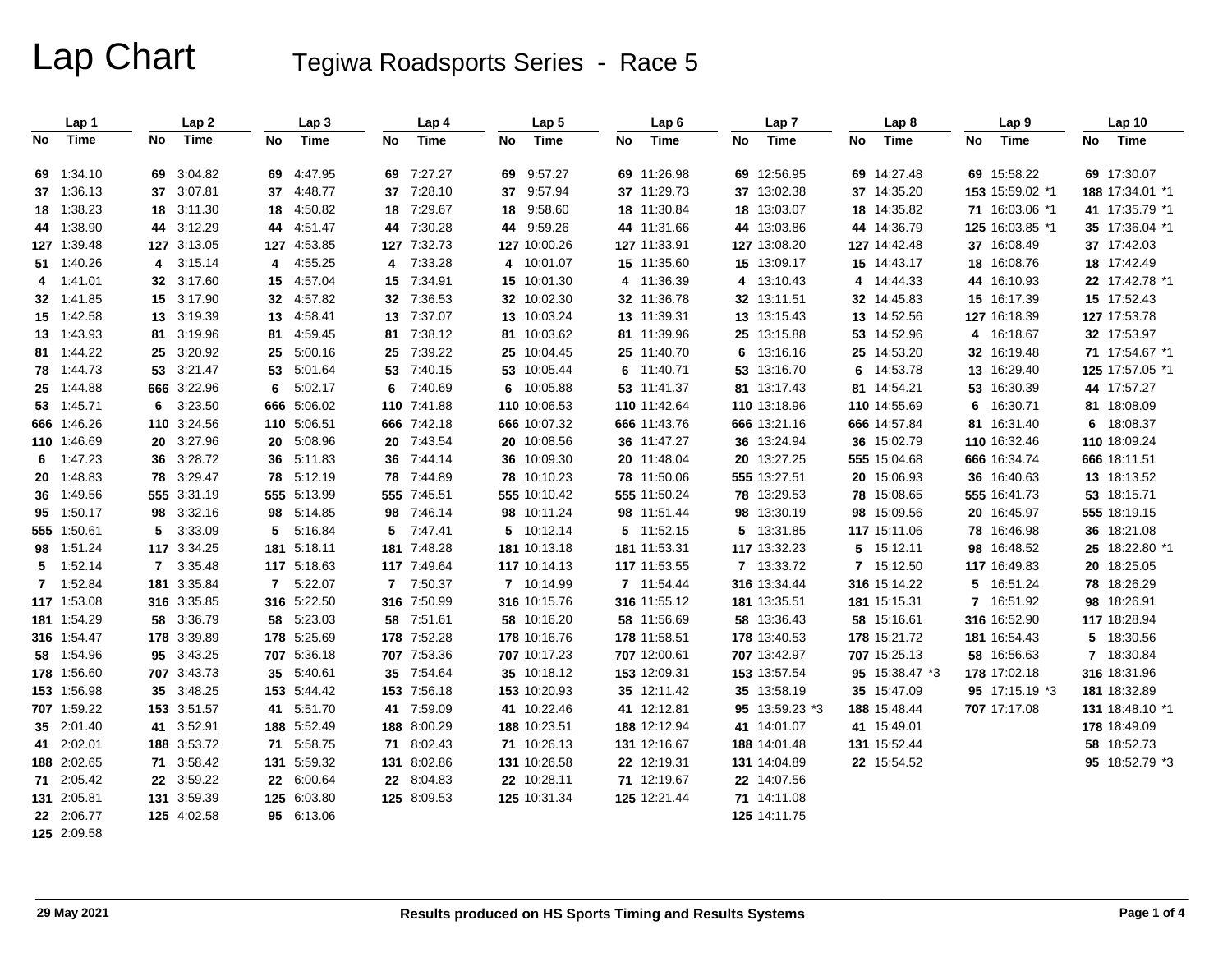# Lap Chart Tegiwa Roadsports Series - Race 5

| Lap 11          | Lap 12          | <b>Lap 13</b>   | Lap 14          | Lap 15          | Lap 16              | Lap <sub>17</sub> | Lap 18          | Lap <sub>19</sub> | <b>Lap 20</b>   |
|-----------------|-----------------|-----------------|-----------------|-----------------|---------------------|-------------------|-----------------|-------------------|-----------------|
| Time<br>No      | Time<br>No      | Time<br>No      | Time<br>No      | Time<br>No      | Time<br>No          | Time<br>No.       | Time<br>No      | Time<br>No        | Time<br>No      |
| 69 19:01.52     | 69 20:33.45     | 37 22:24.24     | 37 23:56.98     | 37 25:29.25     | 37 27:03.48         | 555 29:55.50      | 69 32:12.74     | 37 33:49.47       | 37 35:23.34     |
| 37 19:17.41     | 131 20:46.93 *2 | 707 22:29.89 *2 | 69 24:02.39 *1  | 188 25:35.05 *3 | 20 27:06.48 *2      | 53 29:58.15 *1    | 117 32:15.42 *1 | 316 33:49.90 *1   | 78 35:24.32 *1  |
| 18 19:17.87     | 707 20:47.25 *2 | 131 22:33.69 *2 | 178 24:04.30 *2 | 58 25:45.02 *2  | 71 27:07.91 *3      | 153 30:12.71 *2   | 37 32:16.08     | 69 33:50.35       | 69 35:25.79     |
| 41 19:22.27 *1  | 37 20:50.91     | 32 22:40.84     | 58 24:04.61 *2  | 69 25:45.86 *1  | 316 27:09.87 *2     | 98 30:16.26 *1    | 71 32:18.36 *2  | 181 33:52.63 *1   | 316 35:30.25 *1 |
| 35 19:26.51 *1  | 32 21:05.88     | 4 22:44.45 *1   | 5 24:05.60 *2   | 178 25:51.94 *2 | 95 27:11.32 *4      | 36 30:17.24 *1    | 18 32:22.32     | 117 33:57.03 *1   | 18 35:33.99     |
| 15 19:27.59     | 4 21:07.22 *1   | 127 22:45.49    | 707 24:13.05 *2 | 4 25:56.89 *1   | 117 27:14.92 *2     | 110 30:21.11 *1   | 58 32:28.49 *1  | 18 33:57.65       | 117 35:37.77 *1 |
| 32 19:29.02     | 127 21:10.16    | 18 22:47.82 *1  | 32 24:14.90     | 5 25:59.03 *2   | 188 27:20.31 *3     | 41 30:22.92 *2    | 22 32:29.46 *2  | 41 34:00.69 *2    | 32 35:43.37     |
| 127 19:29.51    | 41 21:12.28 *1  | 6 22:54.85      | 4 24:18.81 *1   | 32 26:00.00     | 69 27:23.84 *1      | 20 30:24.10 *1    | 29 32:30.99 *13 | 71 34:01.73 *2    | 71 35:45.36 *2  |
| 4 19:30.00 *1   | 6 21:19.45      | 15 23:04.33 *1  | 131 24:22.65 *2 | 29 26:01.84 *14 | 58 27:26.28 *2      | 316 30:29.73 *1   | 32 32:32.30     | 32 34:08.08       | 29 35:45.84 *13 |
| 188 19:37.10 *1 | 35 21:20.17 *1  | 666 23:07.47    | 18 24:27.49 *1  | 18 26:03.10 *1  | 178 27:32.93 *2     | 181 30:32.50 *1   | 178 32:36.66 *1 | 29 34:08.50 *13   | 41 35:45.89 *2  |
| 22 19:41.93 *1  | 666 21:27.53    | 41 23:10.48 *1  | 127 24:28.80    | 131 26:10.12 *2 | 125 27:36.39 *3     | 117 30:34.12 *1   | 15 32:37.96     | 58 34:09.94 *1    | 58 35:52.56 *1  |
| 6 19:44.12      | 53 21:27.90     | 555 23:14.89    | 666 24:44.98    | 707 26:10.46 *2 | 18 27:37.91 *1      | 71 30:34.37 *2    | 188 32:41.05 *2 | 178 34:16.82 *1   | 127 35:57.09    |
| 71 19:46.10 *1  | 555 21:35.47    | 13 23:17.40 *1  | 15 24:47.11 *1  | 15 26:21.65 *1  | 29 27:41.76 *14     | 37 30:34.52       | 127 32:41.68    | 127 34:18.74      | 181 35:57.42 *1 |
| 125 19:48.71 *1 | 36 21:40.64     | 53 23:17.81     | 555 24:52.17    | 666 26:22.84    | 5 27:41.90 *2       | 69 30:36.90       | 5 32:46.85 *1   | 22 34:18.81 *2    | 178 35:59.32 *1 |
| 666 19:50.07    | 13 21:41.22 *1  | 36 23:19.38     | 13 24:56.30 *1  | 6 26:27.86 *1   | 127 27:53.17 *1     | 22 30:40.55 *2    | 81 32:55.81     | 188 34:27.43 *2   | 6 36:06.01      |
| 53 19:51.81     | 125 21:42.26 *1 | 25 23:20.94 *1  | 25 24:56.36 *1  | 555 26:29.37    | 707 27:55.53 *2     | 58 30:46.33 *1    | 6 32:56.39      | 5 34:28.11 *1     | 81 36:07.08     |
| 81 19:54.37     | 153 21:42.63 *2 | 81 23:21.98 *1  | 81 24:57.45 *1  | 25 26:32.86 *1  | 15 27:55.84 *1      | 18 30:47.27       | 25 32:57.39     | 81 34:30.19       | 22 36:08.66 *2  |
| 555 19:57.07    | 25 21:43.73 *1  | 98 23:25.23     | 36 24:58.71     | 81 26:33.24 *1  | 131 27:57.88 *2     | 188 30:53.47 *2   | 44 33:00.58     | 34:30.59<br>6     | 5 36:10.26 *1   |
| 153 19:57.65 *2 | 98 21:45.52     | 22 23:25.49 *2  | 35 25:01.07 *2  | 13 26:34.90 *1  | 4 27:59.43 *1       | 29 30:54.94 *13   | 13 33:02.55     | 25 34:33.19       | 44 36:11.79     |
| 36 19:59.23     | 20 21:45.52     | 153 23:26.09 *2 | 98 25:04.65     | 53 26:42.86 *1  | <b>555</b> 28:06.21 | 178 30:55.31 *1   | 95 33:05.21 *4  | 44 34:33.77       | 25 36:13.31     |
| 20 20:04.17     | 78 21:46.90     | 78 23:27.10     | 44 25:06.45 *1  | 44 26:43.05 *1  | 25 28:07.89 *1      | 95 30:57.63 *4    | 666 33:10.37    | 13 34:39.20       | 13 36:15.57     |
| 98 20:04.77     | 117 21:48.68    | 44 23:32.03 *1  | 153 25:07.47 *2 | 36 26:44.80     | 81 28:08.22 *1      | 32 30:58.25       | 707 33:10.45 *1 | 95 34:42.55 *4    | 188 36:16.81 *2 |
| 78 20:06.44     | 71 21:50.29 *1  | 181 23:32.05    | 78 25:07.83     | 78 26:47.26     | 13 28:10.64 *1      | 15 31:04.26       | 53 33:10.84     | 666 34:48.02      | 95 36:19.15 *4  |
| 25 20:08.14 *1  | 316 21:51.03    | 20 23:35.05     | 181 25:11.43    | 41 26:48.56 *2  | 6 $28:10.66$ *1     | 127 31:05.62      | 125 33:17.02 *2 | 53 34:48.18       | 53 36:24.78     |
| 117 20:09.18    | 181 21:51.50    | 117 23:38.92    | 22 25:13.64 *2  | 153 26:49.30 *2 | 44 28:16.63 *1      | 5 31:05.77 *1     | 131 33:22.61 *1 | 707 34:55.35 *1   | 666 36:26.54    |
| 5 20:10.71      | 110 21:55.59 *1 | 316 23:40.85    | 71 25:23.10 *2  | 98 26:51.62     | 53 28:21.86 *1      | 25 31:20.01       | 555 33:23.60    | 555 35:01.64      | 555 36:38.79    |
| 316 20:11.74    | 44 21:57.56 *1  | 110 23:44.77 *1 | 110 25:23.57 *1 | 22 27:01.84 *2  | 153 28:30.19 *2     | 81 31:20.45       | 153 33:35.96 *1 | 125 35:08.14 *2   | 707 36:38.80 *1 |
| 181 20:12.69    | 95 22:09.65 *3  | 95 23:46.12 *3  | 95 25:24.30 *3  | 110 27:02.74 *1 | 41 28:36.16 *2      | 6 31:21.60        | 98 33:36.35     | 131 35:10.55 *1   |                 |
| 95 20:31.27 *3  | 58 22:23.68 *1  | 125 23:46.13 *1 |                 |                 | 78 28:36.21         | 125 31:23.13 *2   | 36 33:37.35     | 153 35:18.25 *1   |                 |
| 178 20:31.41    |                 | 188 23:48.65 *2 |                 |                 | 181 28:42.31 *1     | 13 31:24.69       | 110 33:39.22    | 110 35:18.99      |                 |
|                 |                 |                 |                 |                 | 110 28:42.45 *1     | 44 31:24.69       | 20 33:41.34     | 36 35:19.02       |                 |
|                 |                 |                 |                 |                 | 20 28:45.58 *1      | 707 31:25.91 *1   | 78 33:44.62     | 20 35:19.56       |                 |
|                 |                 |                 |                 |                 | 316 28:50.12 *1     | 666 31:31.32      |                 | 98 35:21.69       |                 |
|                 |                 |                 |                 |                 | 71 28:51.29 *2      | 53 31:34.35       |                 |                   |                 |
|                 |                 |                 |                 |                 | 22 28:52.31 *2      | 131 31:34.78 *1   |                 |                   |                 |
|                 |                 |                 |                 |                 | 117 28:54.11 *1     | 153 31:54.39 *1   |                 |                   |                 |
|                 |                 |                 |                 |                 | 69 28:59.71         | 98 31:55.04       |                 |                   |                 |
|                 |                 |                 |                 |                 | 58 29:05.85 *1      | 36 31:57.62       |                 |                   |                 |
|                 |                 |                 |                 |                 | 188 29:06.38 *2     | 110 31:59.58      |                 |                   |                 |
|                 |                 |                 |                 |                 | 18 29:12.20         | 20 32:03.40       |                 |                   |                 |
|                 |                 |                 |                 |                 | 178 29:14.23 *1     | 78 32:05.48       |                 |                   |                 |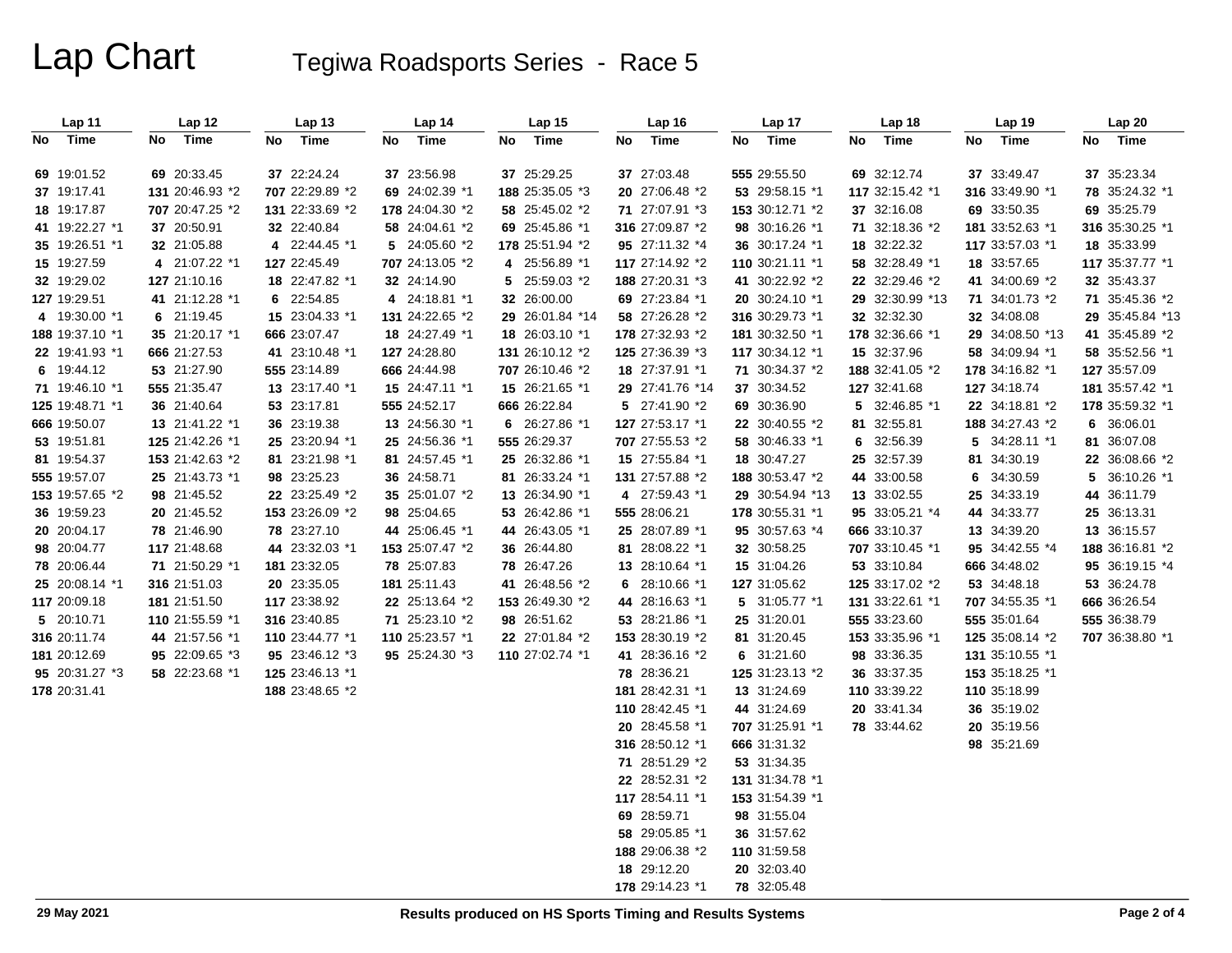29:18.53 \*13 **316** 32:09.92 29:23.40 **181** 32:12.07 **5** 29:23.41 \*1 **41** 32:12.66 \*1 29:29.65 29:29.85 29:30.25 \*2 29:39.60 \*1 29:44.01 29:44.35 **6** 29:45.24 29:45.66 29:47.24 \*1 29:47.69 29:49.65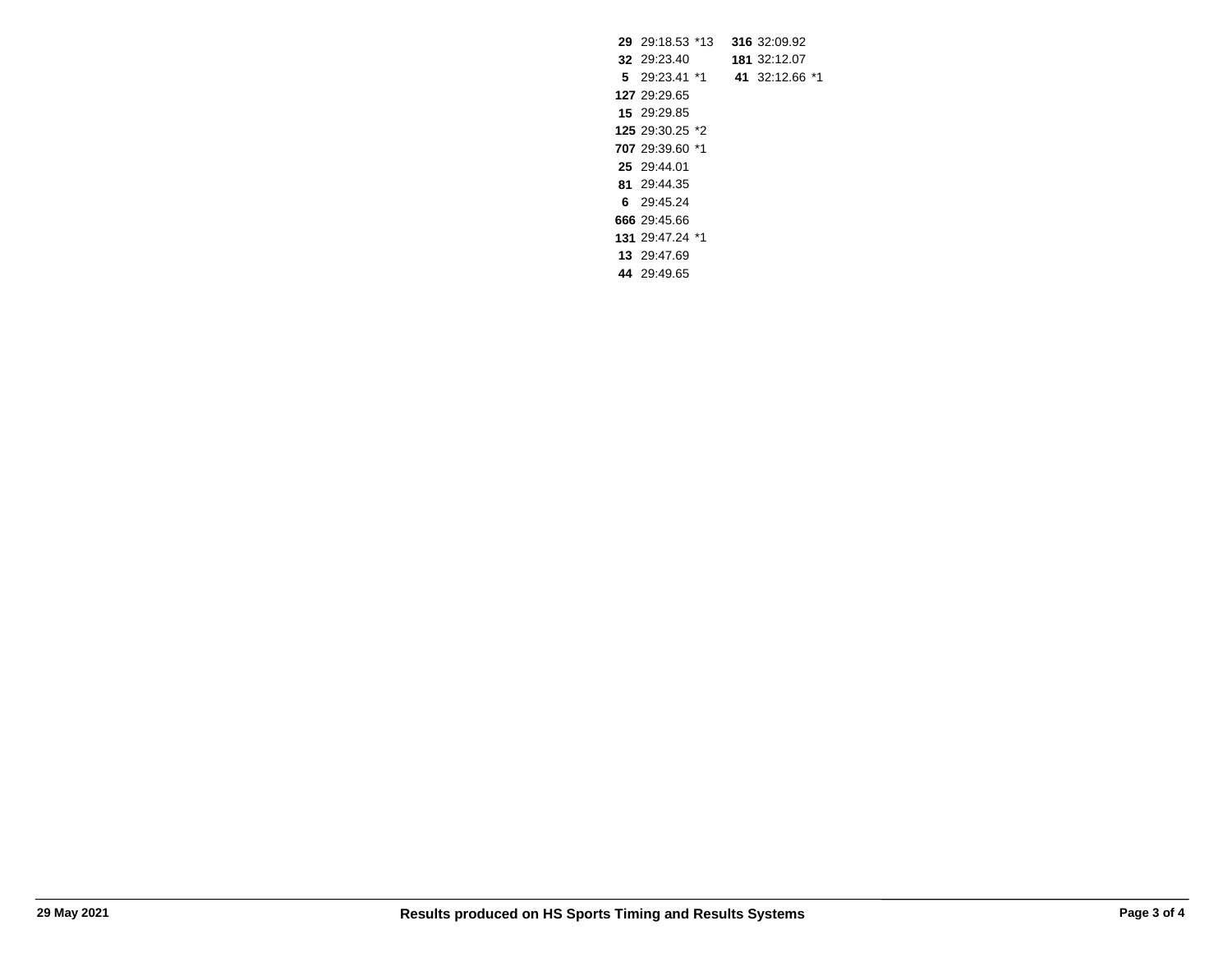# Lap Chart Tegiwa Roadsports Series - Race 5

| Lap <sub>21</sub> |      | Lap 22          | Lap23           |    | Lap 24          | Lap <sub>25</sub> | Lap 26          | Lap27           |    | Lap <sub>28</sub> |    | Lap <sub>29</sub> | Lap30   |
|-------------------|------|-----------------|-----------------|----|-----------------|-------------------|-----------------|-----------------|----|-------------------|----|-------------------|---------|
| No Time           | No l | Time            | No Time         | No | Time            | No Time           | No Time         | No Time         | No | Time              | No | Time              | No Time |
|                   |      |                 |                 |    |                 |                   |                 |                 |    |                   |    |                   |         |
| 37 36:58.61       |      | 37 38:33.46     | 37 40:08.61     |    | 37 41:43.92     | 37 43:19.47       | 37 44:56.62     | 37 46:34.57     |    |                   |    |                   |         |
| 131 36:59.46 *2   |      | 20 38:40.04 *1  | 20 40:18.01 *1  |    | 707 41:48.48 *2 | 22 43:27.67 *3    | 188 45:03.81 *3 | 188 46:48.85 *3 |    |                   |    |                   |         |
| 125 36:59.92 *3   |      | 110 38:42.60 *1 | 110 40:21.15 *1 |    | 20 41:55.88 *1  | 707 43:29.95 *2   | 707 45:11.18 *2 | 18 46:48.88     |    |                   |    |                   |         |
| 20 37:00.73 *1    |      | 98 38:44.18 *1  | 69 40:23.11     |    | 69 42:00.62     | 20 43:34.21 *1    | 18 45:13.22     | 69 46:50.92     |    |                   |    |                   |         |
| 98 37:01.74 *1    |      | 36 38:45.66 *1  | 98 40:23.16 *1  |    | 18 42:00.90     | 18 43:36.39       | 69 45:15.77     | 125 46:52.22 *4 |    |                   |    |                   |         |
| 110 37:01.77 *1   |      | 69 38:47.84     | 18 40:23.82     |    | 110 42:02.43 *1 | 69 43:37.77       | 20 45:15.99 *1  | 32 46:52.60     |    |                   |    |                   |         |
| 36 37:03.55 *1    |      | 18 38:49.01     | 36 40:27.04 *1  |    | 32 42:03.30     | 110 43:41.11 *1   | 32 45:17.48     | 707 46:54.16 *2 |    |                   |    |                   |         |
| 153 37:04.77 *2   |      | 78 38:51.62 *1  | 32 40:28.78     |    | 98 42:03.96 *1  | 32 43:41.34       | 22 45:18.79 *3  | 20 46:56.44 *1  |    |                   |    |                   |         |
| 78 37:04.82 *1    |      | 153 38:51.81 *2 | 78 40:31.88 *1  |    | 36 42:07.42 *1  | 98 43:44.04 *1    | 110 45:22.68 *1 | 110 47:01.16 *1 |    |                   |    |                   |         |
| 69 37:04.87       |      | 316 38:52.89 *1 | 153 40:32.71 *2 |    | 78 42:11.40 *1  | 36 43:47.80 *1    | 98 45:24.51 *1  | 29 47:01.82 *13 |    |                   |    |                   |         |
| 18 37:09.77       |      | 32 38:53.91     | 316 40:34.12 *1 |    | 29 42:11.92 *13 | 29 43:50.02 *13   | 29 45:24.86 *13 | 98 47:05.93 *1  |    |                   |    |                   |         |
| 316 37:10.45 *1   |      | 117 38:57.19 *1 | 29 40:35.50 *13 |    | 153 42:13.06 *2 | 78 43:51.41 *1    | 36 45:29.36 *1  | 6 47:08.53      |    |                   |    |                   |         |
| 117 37:17.43 *1   |      | 29 38:57.62 *13 | 117 40:36.41 *1 |    | 316 42:13.29 *1 | 153 43:53.41 *2   | 78 45:31.94 *1  | 22 47:09.10 *3  |    |                   |    |                   |         |
| 32 37:18.36       |      | 125 38:58.37 *3 | 127 40:46.35    |    | 117 42:16.13 *1 | 316 43:53.58 *1   | 316 45:32.88 *1 | 36 47:10.69 *1  |    |                   |    |                   |         |
| 29 37:21.75 *13   |      | 131 39:03.94 *2 | 6 40:47.33      |    | 6 42:21.34      | 117 43:55.58 *1   | 6 45:33.55      | 78 47:12.16 *1  |    |                   |    |                   |         |
| 71 37:27.92 *2    |      | 127 39:09.69    | 58 40:53.09 *1  |    | 127 42:22.52    | 6 43:56.73        | 127 45:36.62    | 316 47:12.40 *1 |    |                   |    |                   |         |
| 41 37:29.26 *2    |      | 71 39:10.92 *2  | 81 40:53.64     |    | 44 42:33.25     | 127 43:58.02      | 153 45:36.87 *2 | 127 47:13.06    |    |                   |    |                   |         |
| 58 37:33.17 *1    |      | 58 39:13.19 *1  | 125 40:53.85 *3 |    | 58 42:35.62 *1  | 44 44:06.59       | 117 45:37.46 *1 | 117 47:17.84 *1 |    |                   |    |                   |         |
| 127 37:33.17      |      | 6 39:13.22      | 71 40:54.57 *2  |    | 71 42:38.73 *2  | 13 44:16.22       | 44 45:39.83     | 153 47:25.53 *2 |    |                   |    |                   |         |
| 181 37:37.15 *1   |      | 41 39:14.54 *2  | 44 40:57.61     |    | 178 42:39.70 *1 | 58 44:17.08 *1    | 13 45:51.34     | 13 47:27.51     |    |                   |    |                   |         |
| 178 37:39.18 *1   |      | 181 39:16.94 *1 | 181 40:58.37 *1 |    | 13 42:40.09     | 25 44:20.05       | 25 45:56.29     | 44 47:28.78     |    |                   |    |                   |         |
| 6 37:39.25        |      | 81 39:17.63     | 178 40:59.41 *1 |    | 25 42:41.62     | 178 44:21.59 *1   | 58 45:58.33 *1  | 25 47:32.68     |    |                   |    |                   |         |
| 81 37:41.28       |      | 178 39:18.93 *1 | 13 41:03.08     |    | 181 42:41.63 *1 | 181 44:21.97 *1   | 53 46:00.01     | 53 47:35.59     |    |                   |    |                   |         |
| 44 37:48.87       |      | 44 39:22.67     | 25 41:04.97     |    | 81 42:46.37     | 53 44:23.64       | 178 46:00.25 *1 | 178 47:39.52 *1 |    |                   |    |                   |         |
| 25 37:50.66       |      | 13 39:27.40     | 41 41:05.48 *2  |    | 53 42:47.98     | 71 44:25.67 *2    | 181 46:01.56 *1 | 181 47:40.44 *1 |    |                   |    |                   |         |
| 13 37:51.82       |      | 25 39:28.52     | 95 41:09.81 *4  |    | 41 42:52.30 *2  | 131 44:32.97 *4   | 71 46:10.05 *2  | 58 47:50.04 *1  |    |                   |    |                   |         |
| 95 37:57.48 *4    |      | 95 39:33.64 *4  | 53 41:11.69     |    | 125 42:55.67 *3 | 666 44:37.03      | 666 46:14.99    | 666 47:52.72    |    |                   |    |                   |         |
| 5 37:57.61 *1     |      | 53 39:36.87     | 666 41:20.50    |    | 666 42:58.88    | 41 44:40.13 *2    | 555 46:21.77    | 71 47:55.62 *2  |    |                   |    |                   |         |
| 22 37:59.39 *2    |      | 5 39:40.14 *1   | 5 41:21.41 *1   |    | 5 43:02.81 *1   | 5 44:43.80 *1     | 5 46:25.91 *1   | 555 48:01.14    |    |                   |    |                   |         |
| 53 38:00.96       |      | 666 39:42.22    | 555 41:30.55    |    | 555 43:07.74    | 555 44:45.15      | 41 46:27.57 *2  | 5 48:07.02 *1   |    |                   |    |                   |         |
| 188 38:02.47 *2   |      | 188 39:48.97 *2 | 188 41:34.25 *2 |    | 188 43:18.24 *2 | 125 44:53.04 *3   |                 | 41 48:13.07 *2  |    |                   |    |                   |         |
| 666 38:03.82      |      | 22 39:50.09 *2  | 22 41:38.49 *2  |    |                 |                   |                 |                 |    |                   |    |                   |         |
| 555 38:16.22      |      | 555 39:53.17    |                 |    |                 |                   |                 |                 |    |                   |    |                   |         |
|                   |      |                 |                 |    |                 |                   |                 |                 |    |                   |    |                   |         |

**707**38:22.70 \*1 **707** 40:05.53 \*1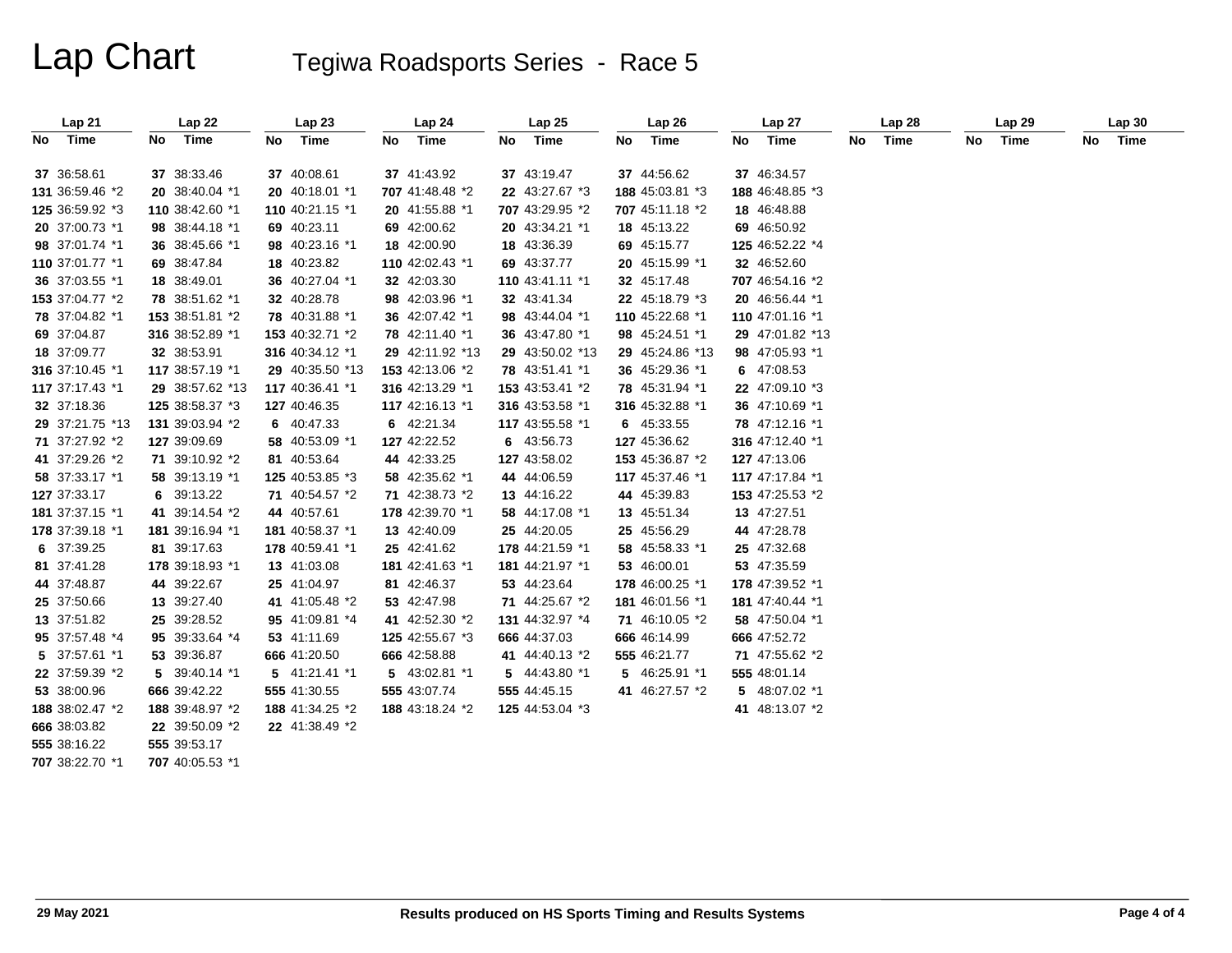## **Tegiwa Roadsports Series**

## **LAP TIMES - Race 5**

| 4            |                         | <b>Chris FREEMAN</b>   |                         |                            |                          |                            |                            |                  |                            |                            |                             |  |  |  |  |
|--------------|-------------------------|------------------------|-------------------------|----------------------------|--------------------------|----------------------------|----------------------------|------------------|----------------------------|----------------------------|-----------------------------|--|--|--|--|
|              | Lap                     | $\sim$ 1               | $\overline{2}$          | 3 <sup>7</sup>             | $\overline{\mathbf{4}}$  | $\overline{\phantom{0}}$ 5 | $\overline{\phantom{0}}$ 6 | $\overline{7}$   | 8                          | $\overline{9}$             | 10                          |  |  |  |  |
|              | $1 \quad$               | 1:41.01                | 1:34.13                 | 1:40.11                    | 2:38.03                  | 2:27.79                    | 1:35.32                    | 1:34.04          | 1:33.90                    | 1:34.34                    | 3:11.33                     |  |  |  |  |
|              | 11                      | 1:37.22                | 1:37.23                 | 1:34.36                    | 1:38.08                  | 2:02.54                    |                            |                  |                            |                            |                             |  |  |  |  |
| 5            |                         | <b>Jamie McHUGH</b>    |                         |                            |                          |                            |                            |                  |                            |                            |                             |  |  |  |  |
|              | Lap                     | $\sim$ 1               | 2 <sup>1</sup>          | $\overline{\phantom{a}}$ 3 | $\overline{\phantom{a}}$ | 5 <sub>5</sub>             | $\overline{\phantom{0}}$ 6 | $\mathbf{7}$     | 8                          | $\overline{9}$             | 10                          |  |  |  |  |
|              | $1 -$                   | 1:52.14                | 1:40.95                 | 1:43.75                    | 2:30.57                  | 2:24.73                    | 1:40.01                    | 1:39.70          | 1:40.26                    | 1:39.13                    | 1:39.32                     |  |  |  |  |
|              | 11                      | 1:40.15                | 3:54.89                 | 1:53.43                    | 1:42.87                  | 1:41.51                    | 1:42.36                    | 1:41.08          | 1:41.26                    | 1:42.15                    | 1:47.35                     |  |  |  |  |
|              | 21                      | 1:42.53                | 1:41.27                 | 1:41.40                    | 1:40.99                  | 1:42.11                    | 1:41.11                    |                  |                            |                            |                             |  |  |  |  |
| 6            | <b>Phil DRYBURGH</b>    |                        |                         |                            |                          |                            |                            |                  |                            |                            |                             |  |  |  |  |
|              | Lap                     | $\sim$ 1               | $\mathbf{2}$            | $\mathbf{3}$               | $\overline{4}$           | $5\phantom{1}$             | 6                          | $\mathbf{7}$     | 8                          | 9                          | 10                          |  |  |  |  |
|              | $1 \quad$               | 1:44.23                | 1:36.27                 | 1:38.67                    | 2:38.52                  | 2:25.19                    | 1:34.83                    | 1:35.45          | 1:37.62                    | 1:36.93                    | 1:37.66                     |  |  |  |  |
|              | 11                      | 1:35.75                | 1:35.33                 | 1:35.40                    | 3:33.01                  | 1:42.80                    | 1:34.58                    | 1:36.36          | 1:34.79                    | 1:34.20                    | 1:35.42                     |  |  |  |  |
|              | 21                      | 1:33.24                | 1:33.97                 | 1:34.11                    | 1:34.01                  | 1:35.39                    | 1:36.82                    | 1:34.98          |                            |                            |                             |  |  |  |  |
| $\mathbf{7}$ | <b>Mathew MANDIPIRA</b> |                        |                         |                            |                          |                            |                            |                  |                            |                            |                             |  |  |  |  |
|              | Lap                     | $\sim$ 1               | $\mathbf{2}$            | $\mathbf{3}$               | $\overline{4}$           | $5\phantom{.0}$            | 6                          | $\overline{7}$   | 8                          | $\overline{9}$             | 10                          |  |  |  |  |
|              | $1 \quad$               | 1:46.89                | 1:42.64                 | 1:46.59                    | 2:28.30                  | 2:24.62                    | 1:39.45                    | 1:39.28          | 1:38.78                    | 1:39.42                    | 1:38.92                     |  |  |  |  |
| 13           |                         | <b>David SHEAD</b>     |                         |                            |                          |                            |                            |                  |                            |                            |                             |  |  |  |  |
|              | Lap                     | 1                      | $\overline{2}$          | $\mathbf{3}$               | -4                       | $5\phantom{.0}$            | 6                          | $\overline{7}$   | 8                          | 9                          | $\overline{10}$             |  |  |  |  |
|              | $1 \quad$               | 1:40.80                | 1:35.46                 | 1:39.02                    | 2:38.66                  | 2:26.17                    | 1:36.07                    | 1:36.12          | 1:37.13                    | 1:36.84                    | 1:44.12                     |  |  |  |  |
|              | 11                      | 3:27.70                | 1:36.18                 | 1:38.90                    | 1:38.60                  | 1:35.74                    | 1:37.05                    | 1:37.00          | 1:37.86                    | 1:36.65                    | 1:36.37                     |  |  |  |  |
|              | 21                      | 1:36.25                | 1:35.58                 | 1:35.68                    | 1:37.01                  | 1:36.13                    | 1:35.12                    | 1:36.17          |                            |                            |                             |  |  |  |  |
| 15           |                         | <b>Colin GILLESPIE</b> |                         |                            |                          |                            |                            |                  |                            |                            |                             |  |  |  |  |
|              | Lap                     | $\sim$ 1               | $\overline{2}$          | $\mathbf{3}$               | $\overline{4}$           | 5 <sub>5</sub>             | $\overline{\phantom{0}}$ 6 | $\mathbf{7}$     | 8                          | 9                          | 10                          |  |  |  |  |
|              | $1 \quad$               | 1:40.08                | 1:35.32                 | 1:39.14                    | 2:37.87                  | 2:26.39                    | 1:34.30                    | 1:33.57          | 1:34.00                    | 1:34.22                    | 1:35.04                     |  |  |  |  |
|              | 11                      | 1:35.16                | 3:36.74                 | 1:42.78                    | 1:34.54                  | 1:34.19                    | 1:34.01                    | 1:34.41          | 1:33.70                    |                            |                             |  |  |  |  |
| 18           |                         | <b>Simon MAUGER</b>    |                         |                            |                          |                            |                            |                  |                            |                            |                             |  |  |  |  |
|              | Lap                     | $\sim$ 1               | $\overline{\mathbf{2}}$ | $\overline{\mathbf{3}}$    | $\overline{\mathbf{4}}$  | $\overline{\phantom{0}}$ 5 | $\overline{\phantom{0}}$ 6 | $\overline{7}$   | $\overline{\phantom{a}}$ 8 | $\overline{\phantom{a}}$   | $\overline{\phantom{0}}$ 10 |  |  |  |  |
|              | 1                       | 1:36.88                | 1:33.07                 | 1:39.52                    | 2:38.85                  | 2:28.93                    | 1:32.24                    | 1:32.23          | 1:32.75                    | 1:32.94                    | 1:33.73                     |  |  |  |  |
|              | 11                      | 1:35.38                | 3:29.95                 | 1:39.67                    | 1:35.61                  | 1:34.81                    | 1:34.29                    | 1:35.07          | 1:35.05                    | 1:35.33                    | 1:36.34                     |  |  |  |  |
|              | 21                      | 1:35.78                | 1:39.24                 | 1:34.81                    | 1:37.08                  | 1:35.49                    | 1:36.83                    | 1:35.66          |                            |                            |                             |  |  |  |  |
| 20           |                         | <b>Nick GOUGH</b>      |                         |                            |                          |                            |                            |                  |                            |                            |                             |  |  |  |  |
|              | Lap                     | $\sim$ 1.              | $\overline{\mathbf{2}}$ | $\overline{\mathbf{3}}$    | $\overline{\mathbf{A}}$  | $\overline{\phantom{0}}$ 5 |                            | $6 \overline{7}$ | $\overline{\phantom{a}}$ 8 | $\overline{\phantom{a}}$ 9 | $\overline{10}$             |  |  |  |  |
|              | $1 \quad \blacksquare$  | 1:44.45                | 1:39.13                 | 1:41.00                    | 2:34.58                  | 2:25.02                    | 1:39.48                    | 1:39.21          | 1:39.68                    | 1:39.04                    | 1:39.08                     |  |  |  |  |
|              | 11                      | 1:39.12                | 1:41.35                 | 1:49.53                    | 3:31.43                  | 1:39.10                    | 1:38.52                    | 1:39.30          | 1:37.94                    | 1:38.22                    | 1:41.17                     |  |  |  |  |
|              | 21                      | 1:39.31                | 1:37.97                 | 1:37.87                    | 1:38.33                  | 1:41.78                    | 1:40.45                    |                  |                            |                            |                             |  |  |  |  |
| 22           |                         | <b>Chris FANTANA</b>   |                         |                            |                          |                            |                            |                  |                            |                            |                             |  |  |  |  |
|              | Lap                     | $\sim$ 1               | $\overline{\mathbf{2}}$ | $\overline{\mathbf{3}}$    | $\overline{\mathbf{4}}$  | $\overline{\phantom{0}}$ 5 | $\overline{\phantom{a}}$ 6 | $\overline{7}$   | $\overline{\mathbf{8}}$    | $\overline{\phantom{a}}$   | $\overline{10}$             |  |  |  |  |
|              | $1 \quad$               | 1:53.10                | 1:52.45                 | 2:01.42                    | 2:04.19                  | 2:23.28                    | 1:51.20                    | 1:48.25          | 1:46.96                    | 1:48.26                    | 1:59.15                     |  |  |  |  |
|              | 11                      | 3:43.56                | 1:48.15                 | 1:48.20                    | 1:50.47                  | 1:48.24                    | 1:48.91                    | 1:49.35          | 1:49.85                    | 1:50.73                    | 1:50.70                     |  |  |  |  |
|              | 21                      | 1:48.40                | 1:49.18                 | 1:51.12                    | 1:50.31                  |                            |                            |                  |                            |                            |                             |  |  |  |  |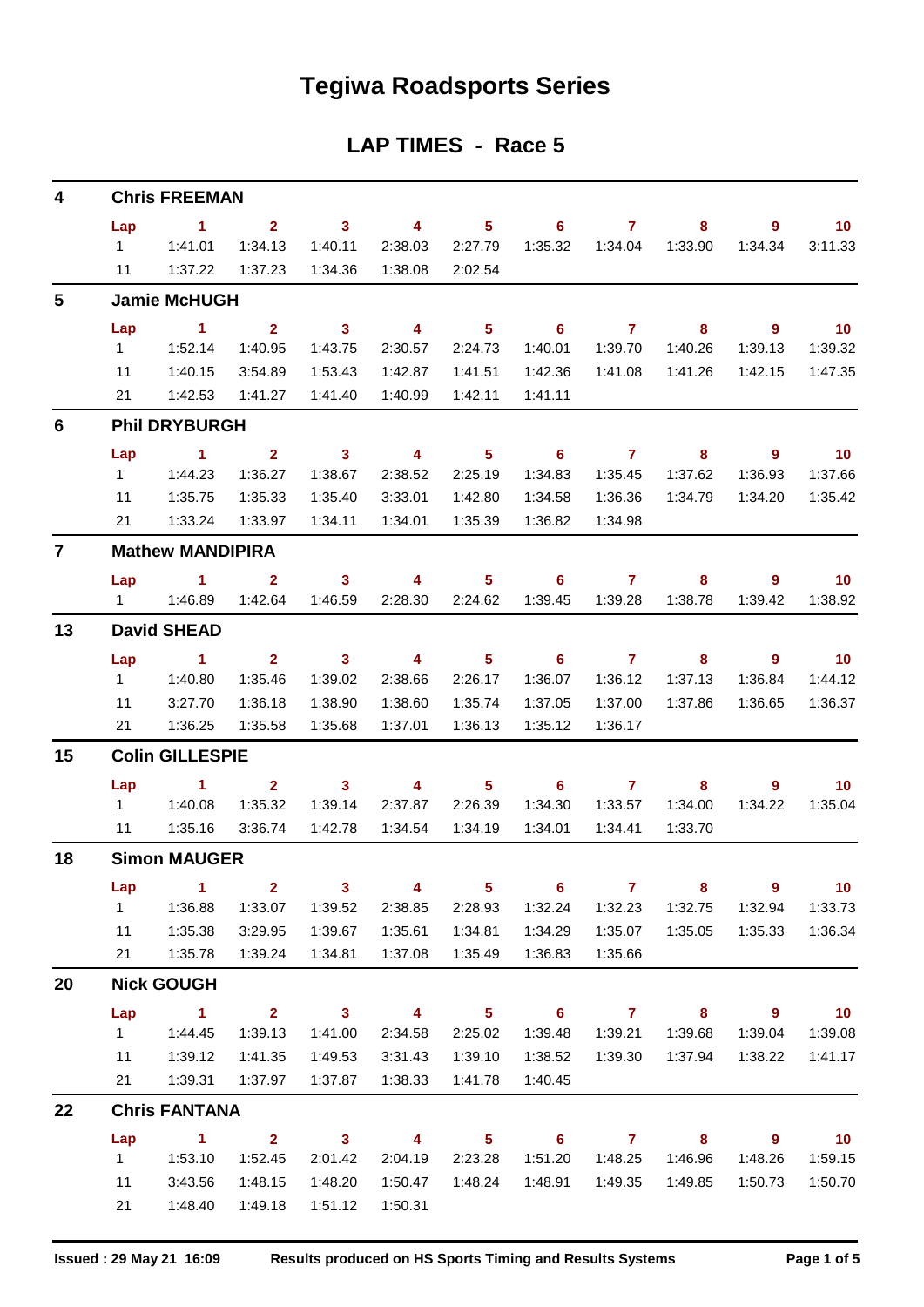| 25 |                  | <b>Darren BALL</b>            |                         |                            |                          |                            |                            |                |                         |                          |                   |
|----|------------------|-------------------------------|-------------------------|----------------------------|--------------------------|----------------------------|----------------------------|----------------|-------------------------|--------------------------|-------------------|
|    | Lap              | $\blacktriangleleft$          | 2 <sup>1</sup>          | $\overline{\mathbf{3}}$    | $\overline{\mathbf{4}}$  | 5 <sup>5</sup>             | $\overline{\phantom{0}}$ 6 | $\overline{7}$ | 8                       | 9                        | $\overline{10}$   |
|    | 1                | 1:41.81                       | 1:36.04                 | 1:39.24                    | 2:39.06                  | 2:25.23                    | 1:36.25                    | 1:35.18        | 1:37.32                 | 3:29.60                  | 1:45.34           |
|    | 11               | 1:35.59                       | 1:37.21                 | 1:35.42                    | 1:36.50                  | 1:35.03                    | 1:36.12                    | 1:36.00        | 1:37.38                 | 1:35.80                  | 1:40.12           |
|    | 21               | 1:37.35                       | 1:37.86                 | 1:36.45                    | 1:36.65                  | 1:38.43                    | 1:36.24                    | 1:36.39        |                         |                          |                   |
| 29 |                  | <b>Matthew WEYMOUTH</b>       |                         |                            |                          |                            |                            |                |                         |                          |                   |
|    | Lap              | $\sim$ 1                      | $\mathbf{2}$            | $\overline{\mathbf{3}}$    | $\overline{\mathbf{4}}$  | 5 <sup>5</sup>             | $6\phantom{1}$             | $\overline{7}$ | 8                       | 9                        | 10                |
|    | 1                | 1:39.37                       | 1:39.92                 | 1:36.77                    | 1:36.41                  | 1:36.05                    | 1:37.51                    | 1:37.34        | 1:35.91                 | 1:35.87                  | 1:37.88           |
|    | 11               | 1:36.42                       | 1:38.10                 | 1:34.84                    | 1:36.96                  |                            |                            |                |                         |                          |                   |
| 32 |                  | <b>Leon BIDGWAY</b>           |                         |                            |                          |                            |                            |                |                         |                          |                   |
|    | Lap              | $\sim$ 1                      | $\mathbf{2}$            | $\overline{\mathbf{3}}$    | $\overline{\phantom{a}}$ | 5 <sub>5</sub>             | $\overline{\phantom{0}}$ 6 | $\overline{7}$ | 8                       | 9                        | 10                |
|    | 1                | 1:39.44                       | 1:35.75                 | 1:40.22                    | 2:38.71                  | 2:25.77                    | 1:34.48                    | 1:34.73        | 1:34.32                 | 1:33.65                  | 1:34.49           |
|    | 11               | 1:35.05                       | 1:36.86                 | 1:34.96                    | 1:34.06                  | 1:45.10                    | 3:23.40                    | 1:34.85        | 1:34.05                 | 1:35.78                  | 1:35.29           |
|    | 21               | 1:34.99                       | 1:35.55                 | 1:34.87                    | 1:34.52                  | 1:38.04                    | 1:36.14                    | 1:35.12        |                         |                          |                   |
| 35 |                  | <b>Daniel CREGO</b>           |                         |                            |                          |                            |                            |                |                         |                          |                   |
|    | Lap              | $\sim$ 1                      | $\mathbf{2}$            | $\overline{\mathbf{3}}$    | 4                        | 5 <sup>5</sup>             | $6\phantom{1}6$            | $\mathbf{7}$   | 8                       | 9                        | $\blacksquare$ 10 |
|    | $1 \quad$        | 1:54.31                       | 1:46.85                 | 1:52.36                    | 2:14.03                  | 2:23.48                    | 1:53.30                    | 1:46.77        | 1:48.90                 | 1:48.95                  | 1:50.47           |
|    | 11               | 1:53.66                       | 3:40.90                 |                            |                          |                            |                            |                |                         |                          |                   |
| 36 |                  | <b>Sam McKEE</b>              |                         |                            |                          |                            |                            |                |                         |                          |                   |
|    | Lap              | 1.                            | $\overline{2}$          | $\mathbf{3}$               | $\overline{\mathbf{4}}$  | 5 <sup>5</sup>             | $6\phantom{1}$             | $\mathbf{7}$   | 8                       | 9                        | 10                |
|    | $1 \quad$        | 1:45.91                       | 1:39.16                 | 1:43.11                    | 2:32.31                  | 2:25.16                    | 1:37.97                    | 1:37.67        | 1:37.85                 | 1:37.84                  | 1:40.45           |
|    | 11               | 1:38.15                       | 1:41.41                 | 1:38.74                    | 1:39.33                  | 1:46.09                    | 3:32.44                    | 1:40.38        | 1:39.73                 | 1:41.67                  | 1:44.53           |
|    | 21               | 1:42.11                       | 1:41.38                 | 1:40.38                    | 1:40.38                  | 1:41.56                    | 1:41.33                    |                |                         |                          |                   |
| 37 |                  | <b>Andy MARSTON</b>           |                         |                            |                          |                            |                            |                |                         |                          |                   |
|    | Lap              | $\blacktriangleleft$          | $\mathbf{2}$            | $\mathbf{3}$               | $\overline{\mathbf{4}}$  | 5 <sub>5</sub>             | 6                          | $\mathbf{7}$   | 8                       | 9                        | $-10$             |
|    | 1                | 1:35.05                       | 1:31.68                 | 1:40.96                    | 2:39.33                  | 2:29.84                    | 1:31.79                    | 1:32.65        | 1:32.82                 | 1:33.29                  | 1:33.54           |
|    | 11               | 1:35.38                       | 1:33.50                 | 1:33.33                    | 1:32.74                  | 1:32.27                    | 1:34.23                    | 3:31.04        | 1:41.56                 | 1:33.39                  | 1:33.87           |
|    | 21               | 1:35.27                       | 1:34.85                 | 1:35.15                    | 1:35.31                  | 1:35.55                    | 1:37.15                    | 1:37.95        |                         |                          |                   |
| 41 |                  | <b>Douglas INGLIS</b>         |                         |                            |                          |                            |                            |                |                         |                          |                   |
|    | Lap              | $\blacktriangleleft$          | $\mathbf{2}$            | $\overline{\mathbf{3}}$    | $\overline{\mathbf{4}}$  | 5 <sup>5</sup>             | 6                          | $\mathbf{7}$   | 8                       | $\overline{9}$           | 10                |
|    | 1                | 1:50.70                       | 1:50.90                 | 1:58.79                    | 2:07.39                  | 2:23.37                    | 1:50.35                    | 1:48.26        | 1:47.94                 | 1:46.78                  | 1:46.48           |
|    | 11               | 1:50.01                       | 1:58.20                 | 3:38.08                    | 1:47.60                  | 1:46.76                    | 1:49.74                    | 1:48.03        | 1:45.20                 | 1:43.37                  | 1:45.28           |
|    | 21               | 1:50.94                       | 1:46.82                 | 1:47.83                    | 1:47.44                  | 1:45.50                    |                            |                |                         |                          |                   |
| 44 |                  | <b>Neil PRIMROSE</b>          |                         |                            |                          |                            |                            |                |                         |                          |                   |
|    | Lap              | $\sim$ 1                      | $\overline{\mathbf{2}}$ | $\overline{\phantom{a}}$ 3 | $\overline{\mathbf{4}}$  | $\overline{\phantom{0}}$ 5 | $\overline{\phantom{0}}$ 6 | $\overline{7}$ | $\overline{\mathbf{8}}$ | $\overline{\phantom{a}}$ | 10                |
|    | $\mathbf 1$      | 1:37.56                       | 1:33.39                 | 1:39.18                    | 2:38.81                  | 2:28.98                    | 1:32.40                    | 1:32.20        | 1:32.93                 | 1:34.14                  | 1:46.34           |
|    | 11               | 4:02.71                       | 1:34.47                 | 1:34.42                    | 1:36.60                  | 1:33.58                    | 1:33.02                    | 1:35.04        | 1:35.89                 | 1:33.19                  | 1:38.02           |
|    | 21               | 1:37.08                       | 1:33.80                 | 1:34.94                    | 1:35.64                  | 1:33.34                    | 1:33.24                    | 1:33.95        |                         |                          |                   |
| 51 |                  | <b>Luke HANDLEY</b>           |                         |                            |                          |                            |                            |                |                         |                          |                   |
|    | Lap<br>$1 \quad$ | $\sim$ 1<br>1:38.46           | $\mathbf{2}$            | 3 <sup>7</sup>             | $\overline{\mathbf{4}}$  | $5^{\circ}$                | $6^{\circ}$                | $\overline{7}$ | 8                       | 9                        | 10                |
| 53 |                  | <b>Jonathan WESTON-TAYLOR</b> |                         |                            |                          |                            |                            |                |                         |                          |                   |
|    | Lap              | $\mathbf{1}$                  | $\overline{2}$          | $\mathbf{3}$               | $\overline{4}$           | 5 <sup>5</sup>             | $\overline{\phantom{0}}$ 6 | $\overline{7}$ | 8                       | 9                        | 10                |
|    | 1                | 1:42.18                       | 1:35.76                 | 1:40.17                    | 2:38.51                  | 2:25.29                    | 1:35.93                    | 1:35.33        | 1:36.26                 | 1:37.43                  | 1:45.32           |
|    | 11               | 1:36.10                       | 1:36.09                 | 1:49.91                    | 3:25.05                  | 1:39.00                    | 1:36.29                    | 1:36.20        | 1:36.49                 | 1:37.34                  | 1:36.60           |
|    | 21               | 1:36.18                       | 1:35.91                 | 1:34.82                    | 1:36.29                  | 1:35.66                    | 1:36.37                    | 1:35.58        |                         |                          |                   |
|    |                  |                               |                         |                            |                          |                            |                            |                |                         |                          |                   |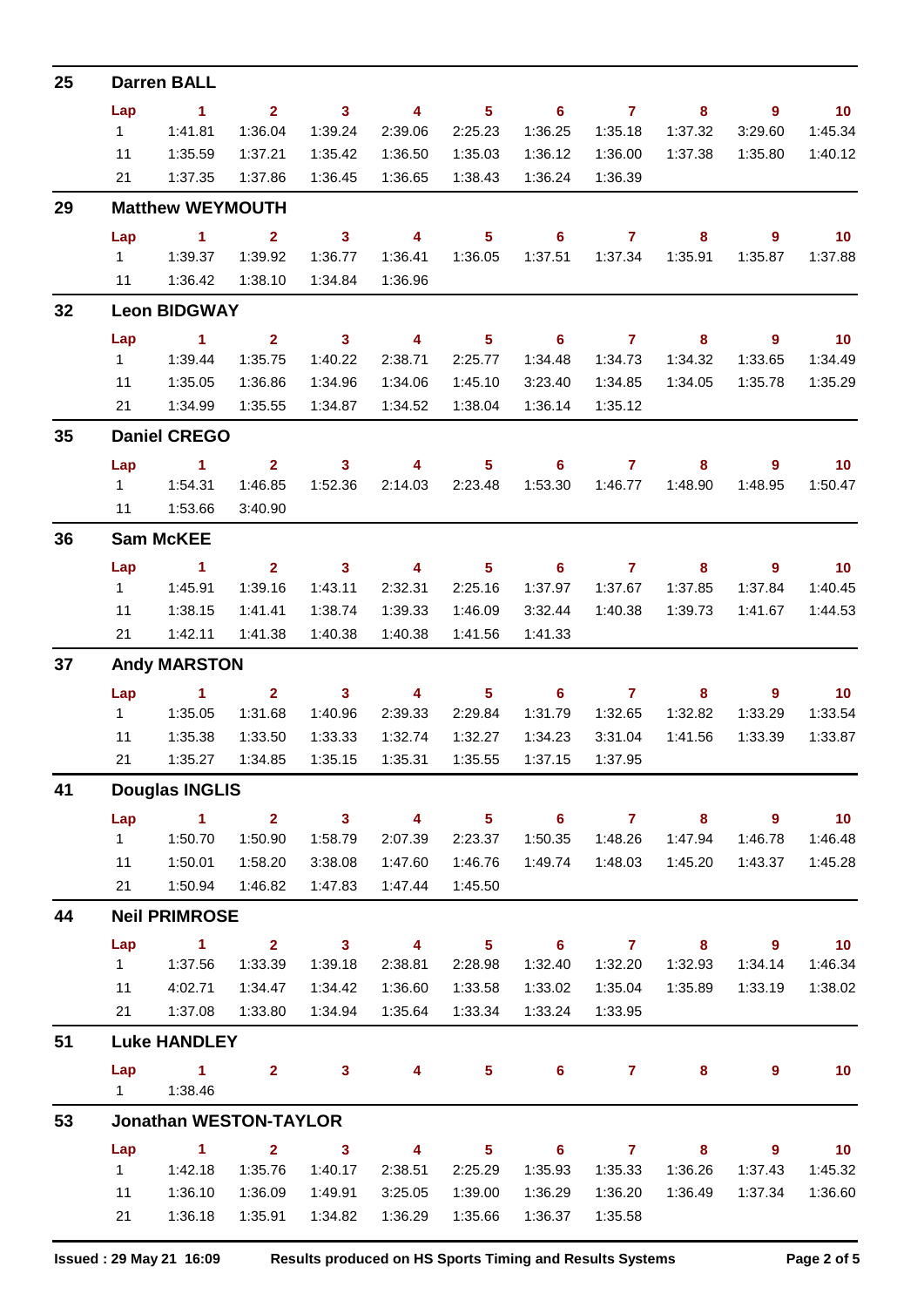| 58  |                   | <b>Luke PLUMMER</b>           |                         |                         |                         |                            |                            |                     |                         |                            |                          |  |  |  |  |
|-----|-------------------|-------------------------------|-------------------------|-------------------------|-------------------------|----------------------------|----------------------------|---------------------|-------------------------|----------------------------|--------------------------|--|--|--|--|
|     | Lap               | $\sim$ 1                      |                         | $2 \t 3$                | $\overline{4}$          | $\sim$ 5 $\sim$            |                            | $6 \qquad \qquad 7$ | 8                       | $\overline{\phantom{a}}$ 9 | $\sim$ 10                |  |  |  |  |
|     | $1 \quad$         | 1:48.49                       | 1:41.83                 | 1:46.24                 | 2:28.58                 | 2:24.59                    | 1:40.49                    | 1:39.74             | 1:40.18                 | 1:40.02                    | 1:56.10                  |  |  |  |  |
|     | 11                | 3:30.95                       | 1:40.93                 | 1:40.41                 | 1:41.26                 | 1:39.57                    | 1:40.48                    | 1:42.16             | 1:41.45                 | 1:42.62                    | 1:40.61                  |  |  |  |  |
|     |                   | 21  1:40.02                   | 1:39.90                 | 1:42.53                 | 1:41.46                 | 1:41.25                    | 1:51.71                    |                     |                         |                            |                          |  |  |  |  |
| 69  |                   | <b>Matthew HAMPSON</b>        |                         |                         |                         |                            |                            |                     |                         |                            |                          |  |  |  |  |
|     | Lap               | $\overline{1}$ $\overline{2}$ |                         |                         | $3 \t 4$                | $\overline{\phantom{0}}$ 5 | $\overline{\phantom{0}}$ 6 | $\overline{7}$      | $\overline{\mathbf{8}}$ | $\overline{\phantom{a}}$ 9 | $\overline{10}$          |  |  |  |  |
|     | $1 \quad$         | 1:33.16                       | 1:30.72                 | 1:43.13                 | 2:39.32                 | 2:30.00                    | 1:29.71                    | 1:29.97             | 1:30.53                 | 1:30.74                    | 1:31.85                  |  |  |  |  |
|     | 11                | 1:31.45                       | 1:31.93                 | 3:28.94                 | 1:43.47                 | 1:37.98                    | 1:35.87                    | 1:37.19             | 1:35.84                 | 1:37.61                    | 1:35.44                  |  |  |  |  |
|     | 21                | 1:39.08                       | 1:42.97                 | 1:35.27                 | 1:37.51                 | 1:37.15                    | 1:38.00                    | 1:35.15             |                         |                            |                          |  |  |  |  |
| 71  |                   | <b>Esther QUAINTMERE</b>      |                         |                         |                         |                            |                            |                     |                         |                            |                          |  |  |  |  |
|     | Lap               | $\sim$ 1                      | $\overline{\mathbf{2}}$ | $\overline{\mathbf{3}}$ | $\overline{4}$          | $\overline{\phantom{0}}$ 5 |                            | $6 \overline{7}$    | 8                       | $\overline{\phantom{a}}$ 9 | $\overline{10}$          |  |  |  |  |
|     | $1 \quad$         | 1:55.60                       | 1:53.00                 | 2:00.33                 | 2:03.68                 | 2:23.70                    | 1:53.54                    | 1:51.41             | 1:51.98                 | 1:51.61                    | 1:51.43                  |  |  |  |  |
|     | 11                | 2:04.19                       | 3:32.81                 | 1:44.81                 | 1:43.38                 | 1:43.08                    | 1:43.99                    | 1:43.37             | 1:43.63                 | 1:42.56                    | 1:43.00                  |  |  |  |  |
|     | 21                | 1:43.65                       | 1:44.16                 | 1:46.94                 | 1:44.38                 | 1:45.57                    |                            |                     |                         |                            |                          |  |  |  |  |
| 78  |                   | <b>Jonathan PACKER</b>        |                         |                         |                         |                            |                            |                     |                         |                            |                          |  |  |  |  |
|     | Lap               | $\sim$ 1 $\sim$ 2             |                         | $\sim$ 3                | $\overline{\mathbf{4}}$ | $\overline{\phantom{0}}$ 5 |                            | $6$ $7$ $8$         |                         | $\overline{\phantom{a}}$ 9 | $\overline{\mathbf{10}}$ |  |  |  |  |
|     | $1 \quad$         | 1:44.73                       | 1:44.74                 | 1:42.72                 | 2:32.70                 | 2:25.34                    | 1:39.83                    | 1:39.47             | 1:39.12                 | 1:38.33                    | 1:39.31                  |  |  |  |  |
|     | 11                | 1:40.15                       | 1:40.46                 | 1:40.20                 | 1:40.73                 | 1:39.43                    | 1:48.95                    | 3:29.27             | 1:39.14                 | 1:39.70                    | 1:40.50                  |  |  |  |  |
|     |                   | 21  1:46.80                   | 1:40.26                 | 1:39.52                 | 1:40.01                 | 1:40.53                    | 1:40.22                    |                     |                         |                            |                          |  |  |  |  |
| 81  | <b>Lewis ROSE</b> |                               |                         |                         |                         |                            |                            |                     |                         |                            |                          |  |  |  |  |
|     | Lap               | $\sim$ 1                      | $\mathbf{2}$            | $\overline{\mathbf{3}}$ | $\overline{\mathbf{4}}$ | $\overline{\phantom{1}}$ 5 |                            | $6$ $7$ $8$         |                         | - 9                        | $\overline{10}$          |  |  |  |  |
|     | $1 \quad$         | 1:42.17                       | 1:35.74                 | 1:39.49                 | 2:38.67                 | 2:25.50                    | 1:36.34                    | 1:37.47             | 1:36.78                 | 1:37.19                    | 1:36.69                  |  |  |  |  |
|     | 11                | 1:46.28                       | 3:27.61                 | 1:35.47                 | 1:35.79                 | 1:34.98                    | 1:36.13                    | 1:36.10             | 1:35.36                 | 1:34.38                    | 1:36.89                  |  |  |  |  |
|     |                   | 21   1:34.20                  | 1:36.35                 | 1:36.01                 | 1:52.73                 |                            |                            |                     |                         |                            |                          |  |  |  |  |
| 95  |                   | <b>Andy BAYLIE</b>            |                         |                         |                         |                            |                            |                     |                         |                            |                          |  |  |  |  |
|     |                   | Lap 1                         |                         |                         | 2 3 4 5 6 7 8 9 10      |                            |                            |                     |                         |                            |                          |  |  |  |  |
|     |                   | 11.44.75                      | 1:53.08                 | 2:29.81                 |                         | 7:46.17  1:39.24           | 1:36.72                    | 1:37.60             | 1:38.48                 | 1:38.38                    | 1:36.47                  |  |  |  |  |
|     | 11                | 1:38.18                       | 1:47.02                 | 3:46.31                 | 2:07.58                 | 1:37.34                    | 1:36.60                    | 1:38.33             | 1:36.16                 | 1:36.17                    |                          |  |  |  |  |
| 98  |                   | <b>Rory BAPTISTE</b>          |                         |                         |                         |                            |                            |                     |                         |                            |                          |  |  |  |  |
|     | Lap               | $\sim$ 1                      | $2^{\circ}$             | $\overline{\mathbf{3}}$ | $\overline{4}$          | 5 <sub>5</sub>             | $\overline{\phantom{a}}$ 6 | $\overline{7}$      | 8                       | $9^{\circ}$                | 10                       |  |  |  |  |
|     | $1 \quad$         | 1:45.24                       | 1:40.92                 | 1:42.69                 | 2:31.29                 | 2:25.10                    | 1:40.20                    | 1:38.75             | 1:39.37                 | 1:38.96                    | 1:38.39                  |  |  |  |  |
|     | 11                | 1:37.86                       | 1:40.75                 | 1:39.71                 | 1:39.42                 | 1:46.97                    | 3:24.64                    | 1:38.78             | 1:41.31                 | 1:45.34                    | 1:40.05                  |  |  |  |  |
|     | 21                | 1:42.44                       | 1:38.98                 | 1:40.80                 | 1:40.08                 | 1:40.47                    | 1:41.42                    |                     |                         |                            |                          |  |  |  |  |
| 110 |                   | <b>John MAWDSLEY</b>          |                         |                         |                         |                            |                            |                     |                         |                            |                          |  |  |  |  |
|     | Lap               | $\mathbf{1}$                  | 2 <sup>1</sup>          | $\overline{\mathbf{3}}$ | $\overline{\mathbf{4}}$ | 5 <sup>1</sup>             | $\overline{\phantom{0}}$ 6 | $\mathbf{7}$        | 8                       | $\overline{9}$             | 10 <sub>1</sub>          |  |  |  |  |
|     | 1                 | 1:42.70                       | 1:37.87                 | 1:41.95                 | 2:35.37                 | 2:24.65                    | 1:36.11                    | 1:36.32             | 1:36.73                 | 1:36.77                    | 1:36.78                  |  |  |  |  |
|     | 11                | 3:46.35                       | 1:49.18                 | 1:38.80                 | 1:39.17                 | 1:39.71                    | 1:38.66                    | 1:38.47             | 1:39.64                 | 1:39.77                    | 1:42.78                  |  |  |  |  |
|     | 21                | 1:40.83                       | 1:38.55                 | 1:41.28                 | 1:38.68                 | 1:41.57                    | 1:38.48                    |                     |                         |                            |                          |  |  |  |  |
| 117 |                   | <b>Martin GADSBY</b>          |                         |                         |                         |                            |                            |                     |                         |                            |                          |  |  |  |  |
|     | Lap               | $\sim$ 1                      | $\overline{2}$          | $\overline{\mathbf{3}}$ | $\overline{4}$          | 5 <sub>5</sub>             | $\overline{\phantom{a}}$ 6 | $\overline{7}$      | $\overline{\mathbf{8}}$ | 9                          | 10                       |  |  |  |  |
|     | 1                 | 1:47.46                       | 1:41.17                 | 1:44.38                 | 2:31.01                 | 2:24.49                    | 1:39.42                    | 1:38.68             | 1:38.83                 | 1:38.77                    | 1:39.11                  |  |  |  |  |
|     | 11                | 1:40.24                       | 1:39.50                 | 1:50.24                 | 3:36.00                 | 1:39.19                    | 1:40.01                    | 1:41.30             | 1:41.61                 | 1:40.74                    | 1:39.66                  |  |  |  |  |
|     | 21                | 1:39.76                       | 1:39.22                 | 1:39.72                 | 1:39.45                 | 1:41.88                    | 1:40.38                    |                     |                         |                            |                          |  |  |  |  |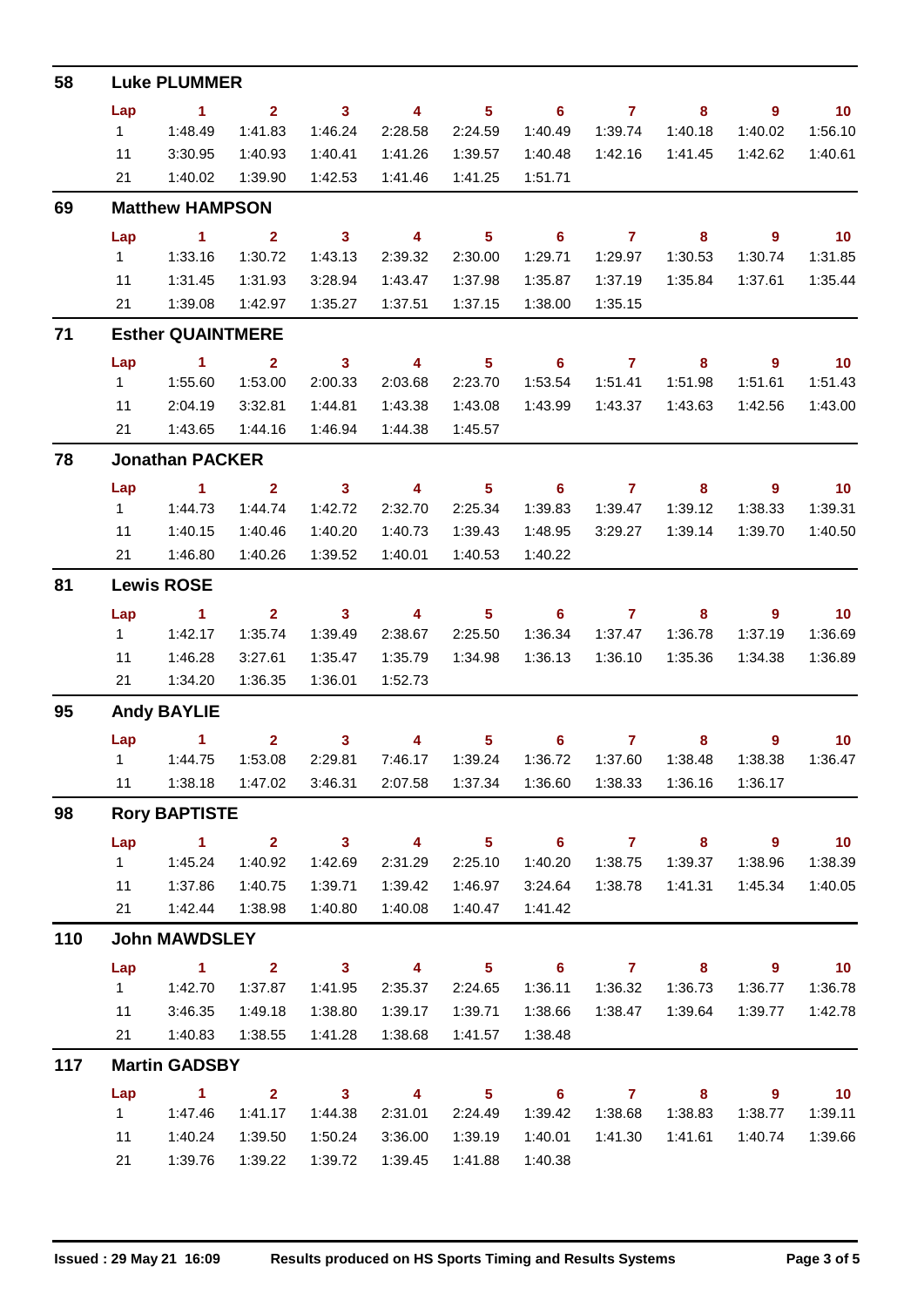| 125 |                  | <b>Matthew FOOTMAN</b> |                                    |                                    |                           |                            |                                       |                           |                                    |                            |                            |
|-----|------------------|------------------------|------------------------------------|------------------------------------|---------------------------|----------------------------|---------------------------------------|---------------------------|------------------------------------|----------------------------|----------------------------|
|     | Lap              | $\sim$ 1               | $\overline{\mathbf{2}}$            | $\overline{\mathbf{3}}$            | $\overline{4}$            | $\overline{\phantom{0}}$ 5 | $\overline{\phantom{0}}$ 6            | $\overline{7}$            | 8                                  | $\overline{\phantom{a}}$ 9 | $\overline{10}$            |
|     | $1 \quad$        | 2:09.58                | 1:53.00                            | 2:01.22                            | 2:05.73                   | 2:21.81                    | 1:50.10                               | 1:50.31                   | 1:52.10                            | 1:53.20                    | 1:51.66                    |
|     | 11               | 1:53.55                | 2:03.87                            | 3:50.26                            |                           | 1:53.86  1:52.88           | 1:53.89                               | 1:51.12                   | 1:51.78                            | 1:58.45                    | 1:55.48                    |
|     | 21               | 2:01.82                | 1:57.37                            | 1:59.18                            |                           |                            |                                       |                           |                                    |                            |                            |
| 127 |                  | <b>William BEECH</b>   |                                    |                                    |                           |                            |                                       |                           |                                    |                            |                            |
|     | Lap              | $\sim$ 1.1             | $\overline{\mathbf{2}}$            | $\overline{\mathbf{3}}$            | $\overline{\mathbf{4}}$   | $\overline{\phantom{0}}$ 5 | $\overline{\phantom{a}}$ 6            | $\overline{7}$            | $\overline{\mathbf{8}}$            | $\overline{\phantom{a}}$   | $\overline{10}$            |
|     | $1 \quad$        | 1:37.84                | 1:33.57                            | 1:40.80                            | 2:38.88                   | 2:27.53                    | 1:33.65                               | 1:34.29                   | 1:34.28                            | 1:35.91                    | 1:35.39                    |
|     | 11               | 1:35.73                | 1:40.65                            | 1:35.33                            | 1:43.31                   | 3:24.37                    | 1:36.48                               | 1:35.97                   | 1:36.06                            | 1:37.06                    | 1:38.35                    |
|     | 21               | 1:36.08                | 1:36.52                            | 1:36.66                            | 1:36.17                   | 1:35.50                    | 1:38.60                               | 1:36.44                   |                                    |                            |                            |
| 131 |                  | <b>Teo BUNYAN</b>      |                                    |                                    |                           |                            |                                       |                           |                                    |                            |                            |
|     | Lap              | $\sim$ 1               | $2^{\circ}$                        | $\sim$ 3                           | $\overline{4}$            | 5 <sub>5</sub>             | $\overline{\phantom{a}}$ 6            | $\overline{7}$            | 8                                  | $9^{\circ}$                | $\overline{10}$            |
|     | $1 \quad$        | 1:53.59                | 1:53.58                            | 1:59.93                            | 2:03.54                   | 2:23.72                    | 1:50.09                               | 1:48.22                   | 1:47.55                            | 2:55.66                    | 1:58.83                    |
|     | 11               | 1:46.76                | 1:48.96                            | 1:47.47                            | 1:47.76                   | 1:49.36                    | 1:47.54                               | 1:47.83                   | 1:47.94                            | 1:48.91                    | 2:04.48                    |
|     | 21               | 3:59.03                |                                    |                                    |                           |                            |                                       |                           |                                    |                            |                            |
| 153 |                  | <b>Ben GUNDRY</b>      |                                    |                                    |                           |                            |                                       |                           |                                    |                            |                            |
|     | Lap              | $\sim$ $\sim$ 1        | $\overline{\mathbf{2}}$            |                                    | $\overline{\mathbf{3}}$ 4 | $\overline{\phantom{1}}$ 5 |                                       | $6 \qquad \qquad 7$       | $\overline{\mathbf{8}}$            | $\overline{\phantom{a}}$ 9 | $\overline{\mathbf{10}}$   |
|     | $1 \quad$        | 1:48.83                | 1:54.59                            | 1:52.85                            | 2:11.76                   | 2:24.75                    | 1:48.38                               | 1:48.23                   | 2:01.48                            | 3:58.63                    | 1:44.98                    |
|     | 11               | 1:43.46                | 1:41.38                            | 1:41.83                            | 1:40.89                   | 1:42.52                    | 1:41.68                               | 1:41.57                   | 1:42.29                            | 1:46.52                    | 1:47.04                    |
|     |                  | 21  1:40.90            | 1:40.35                            | 1:40.35                            | 1:43.46                   | 1:48.66                    |                                       |                           |                                    |                            |                            |
| 178 |                  | <b>Pete SEELY</b>      |                                    |                                    |                           |                            |                                       |                           |                                    |                            |                            |
|     | Lap              | $\sim$ 1               | $\mathbf{2}$                       | $\overline{\mathbf{3}}$            | $\overline{\mathbf{4}}$   | $\overline{\phantom{0}}$ 5 |                                       | $6\qquad 7$               | 8                                  | $\overline{\phantom{a}}$   | $\overline{\mathbf{10}}$   |
|     | $1 \quad$        | 1:49.17                | 1:43.29                            | 1:45.80                            | 2:26.59                   | 2:24.48                    | 1:41.75                               | 1:42.02                   | 1:41.19                            | 1:40.46                    | 1:46.91                    |
|     | 11               | 1:42.32                | 3:32.89                            | 1:47.64                            | 1:40.99                   | 1:41.30                    | 1:41.08                               | 1:41.35                   | 1:40.16                            | 1:42.50                    | 1:39.86                    |
|     |                  | 21  1:39.75            | 1:40.48                            | 1:40.29                            | 1:41.89                   | 1:38.66                    | 1:39.27                               |                           |                                    |                            |                            |
| 181 |                  | <b>Graham KELLY</b>    |                                    |                                    |                           |                            |                                       |                           |                                    |                            |                            |
|     |                  | Lap $1$ 2              |                                    |                                    |                           |                            |                                       |                           |                                    | 3 4 5 6 7 8 9 10           |                            |
|     |                  |                        | 1:41.55                            | 1:42.27                            | 2:30.17                   | 2:24.90                    |                                       | 1:40.13  1:42.20          | 1:39.80                            | 1:39.12                    | 1:38.46                    |
|     | 11<br>21         | 1:39.80<br>1:39.79     | 1:38.81<br>1:41.43                 | 1:40.55<br>1:43.26                 | 1:39.38<br>1:40.34        | 3:30.88<br>1:39.59         | 1:50.19<br>1:38.88                    |                           |                                    | 2:04.79                    | 1:39.73                    |
|     |                  |                        |                                    |                                    |                           |                            |                                       |                           |                                    |                            |                            |
| 188 |                  | lan DEAVES             |                                    |                                    |                           |                            |                                       |                           |                                    |                            |                            |
|     | Lap              | $\sim$ 1               | 2 <sup>7</sup>                     | $\sim$ 3                           | $\overline{4}$            | 5 <sub>5</sub>             | $\overline{\phantom{a}}$ 6            | $\overline{7}$            | 8                                  | $\overline{\phantom{a}}$ 9 | $\overline{\mathbf{10}}$   |
|     | 1                | 1:51.12                | 1:51.07                            | 1:58.77                            | 2:07.80                   | 2:23.22                    | 1:49.43                               | 1:48.54                   | 1:46.96                            | 1:45.57                    | 2:03.09                    |
|     | 11               | 4:11.55                | 1:46.40                            | 1:45.26                            | 1:46.07                   | 1:47.09                    | 1:47.58                               | 1:46.38                   | 1:49.38                            | 1:45.66                    | 1:46.50                    |
|     | 21               | 1:45.28                | 1:43.99                            | 1:45.57                            | 1:45.04                   |                            |                                       |                           |                                    |                            |                            |
| 316 |                  | <b>Ivor MAIRS</b>      |                                    |                                    |                           |                            |                                       |                           |                                    |                            |                            |
|     | Lap<br>$1 \quad$ | $\sim$ 1<br>1:46.94    | $\overline{\mathbf{2}}$<br>1:41.38 | $\overline{\mathbf{3}}$<br>1:46.65 | $\sim$ 4<br>2:28.49       | 5 <sub>1</sub><br>2:24.77  | $\overline{\phantom{0}}$ 6<br>1:39.36 | $\overline{7}$<br>1:39.32 | $\overline{\mathbf{8}}$<br>1:39.78 | 9<br>1:38.68               | $\overline{10}$<br>1:39.06 |
|     | 11               | 1:39.78                | 1:39.29                            | 1:49.82                            | 3:29.02                   | 1:40.25                    | 1:39.61                               | 1:40.19                   | 1:39.98                            | 1:40.35                    | 1:40.20                    |
|     | 21               | 1:42.44                | 1:41.23                            | 1:39.17                            | 1:40.29                   | 1:39.30                    | 1:39.52                               |                           |                                    |                            |                            |
| 555 |                  | <b>James ALFORD</b>    |                                    |                                    |                           |                            |                                       |                           |                                    |                            |                            |
|     | Lap              | $\blacktriangleleft$   | $2^{\circ}$                        | $\overline{\mathbf{3}}$            | $\overline{\mathbf{4}}$   | 5 <sub>5</sub>             | $\overline{\phantom{0}}$ 6            | $\mathbf{7}$              | 8                                  | 9                          | 10                         |
|     | $1 \quad$        | 1:45.84                | 1:40.58                            | 1:42.80                            | 2:31.52                   | 2:24.91                    | 1:39.82                               | 1:37.27                   | 1:37.17                            | 1:37.05                    | 1:37.42                    |
|     | 11               | 1:37.92                | 1:38.40                            | 1:39.42                            | 1:37.28                   | 1:37.20                    | 1:36.84                               | 1:49.29                   | 3:28.10                            | 1:38.04                    | 1:37.15                    |
|     | 21               | 1:37.43                | 1:36.95                            | 1:37.38                            | 1:37.19                   | 1:37.41                    | 1:36.62                               | 1:39.37                   |                                    |                            |                            |